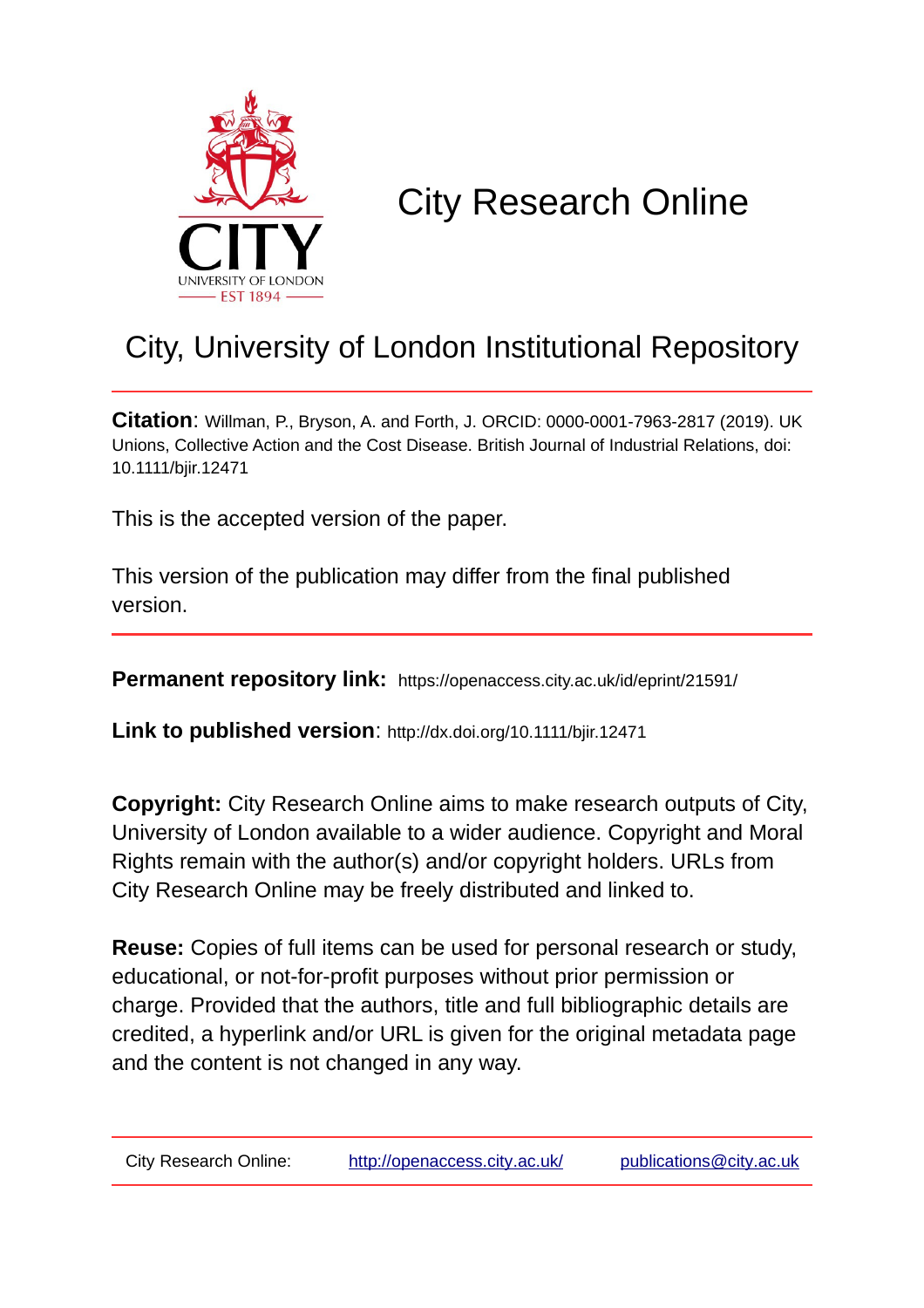## UK Trades Unions, Collective Action and the Cost Disease

Paul Willman, Alex Bryson, John Forth<sup>[1](#page-1-0)</sup>

January 2019

#### Abstract

This paper looks at the financial resources of trade unions in the UK. The core argument is that trade unions are subject to 'cost disease' pressures such that costs rise long term above the general level of inflation. They have this property because of the difficulty in solving first and second order collective action problems. First order problems refer to the problems of initiating collective action and second order problems refer to the management of collective action organisations. Both UK aggregate and case study data – from one of the largest UK unions, Unite – are presented to illustrate the cost disease problem and to suggest options for its management. In conclusion, the wider implications of 'cost disease' pressures for unions are assessed.

<span id="page-1-0"></span> <sup>1</sup> The authors are respectively Professor of Management, London School of Economics, Professor of Quantitative Social Science, University College, London and Senior Lecturer in HRM at Cass Business School. The first author was until June 2017 also a Council Member of the Advisory, Conciliation and Arbitration Service, but the views expressed in this paper are his own. We are grateful to colleagues at the LERA Conference, San Francisco, 2016, for their comments and particularly the discussant, Professor Robert Flanagan, and to Paul Nowak and Edward Sweeney and several other trade union officers for comments on earlier drafts.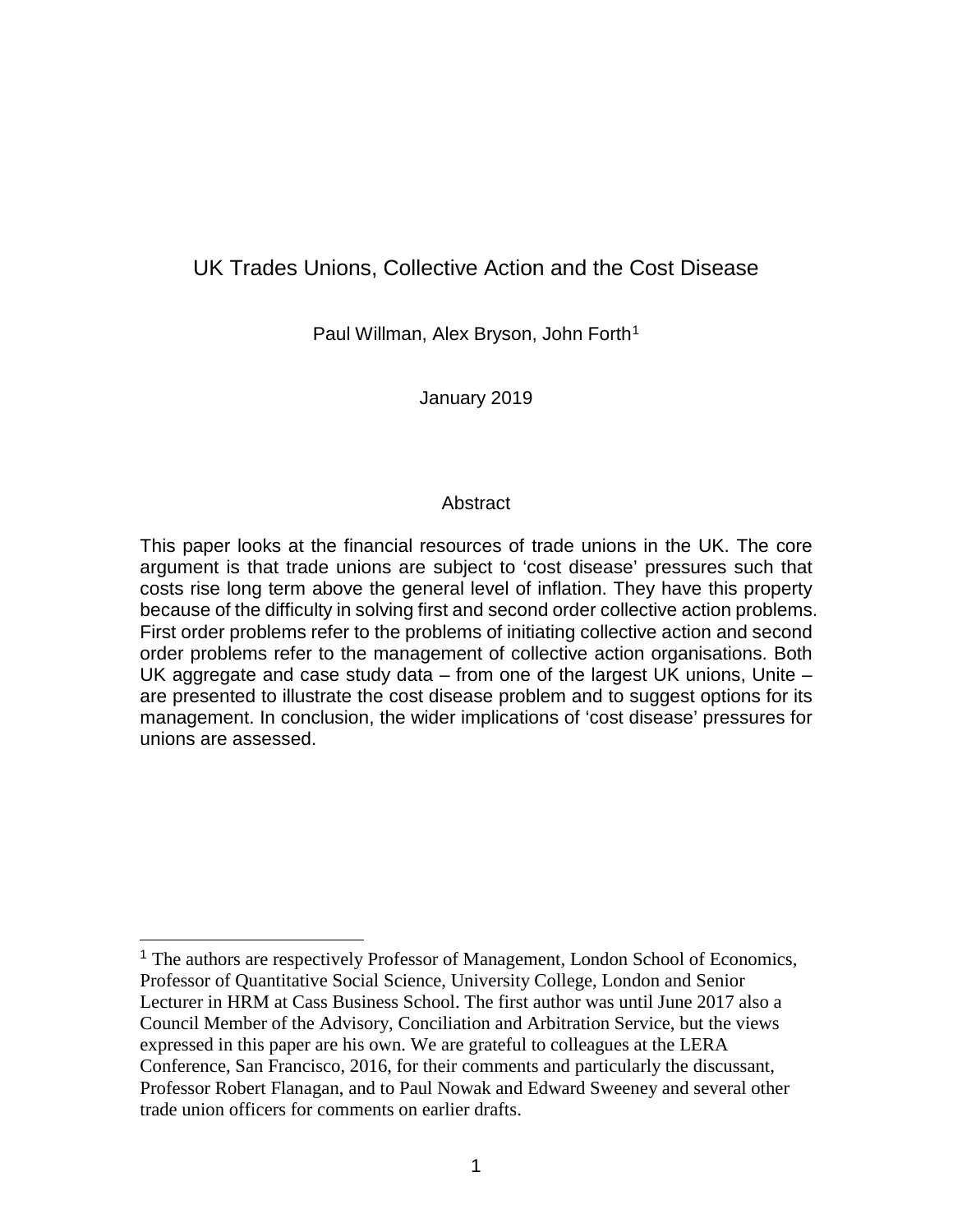#### 1. Introduction

Unions in the UK have faced long term decline in at least three senses. First, union membership has declined since the late 1970's. The mechanisms underlying this decline in membership have been well analysed using successive Workplace Employment Relations Surveys (WERS) (e.g. Brown et al, 2009). Second, the number of unions has declined, over a longer period, leading to a greater concentration of a reduced membership (Buchanan, 1981; Willman et al., 1993). The primary mechanism for the reduction in the number of unions has been merger and acquisition (termed 'transfer of engagements'; see Undy 2008). This mechanism is probably a proximate cause. Both economic models of industry maturity and sociological models of organisational ecology identify wider forces that imply a reduction in union numbers over time (Hannan and Freeman 1987; Geroski 2001). A third sense in which UK unions have declined is financial. Over a long period – we discuss the period since the early twentieth century below – financial resources have declined. Specifically, in the aggregate, income from members does not cover expenditure, which tends to rise in real terms, and unions must plug the gap with revenue from other sources to remain solvent.

This paper focuses on the third area, financial resources, and argues that the problem is not accidental or contingent, but arises because unions are part of a wider set of organisations that are subject to 'cost disease' pressures. We discuss and explain this proposition more fully in the next section, but the core characteristic of organisations subject to 'cost disease' pressures is that their real costs tend to rise in the long term. As the originator of the idea, Baumol (2012; 19) puts it; "the list of items whose real costs are rising remains constant, decade after decade". We try to show why trade unions fall into this set and the implications of this overall approach for the management of trade unions.

The central proposition in this paper is that an understanding of the dynamics of organisations subject to 'cost disease' pressures is central to the discussion of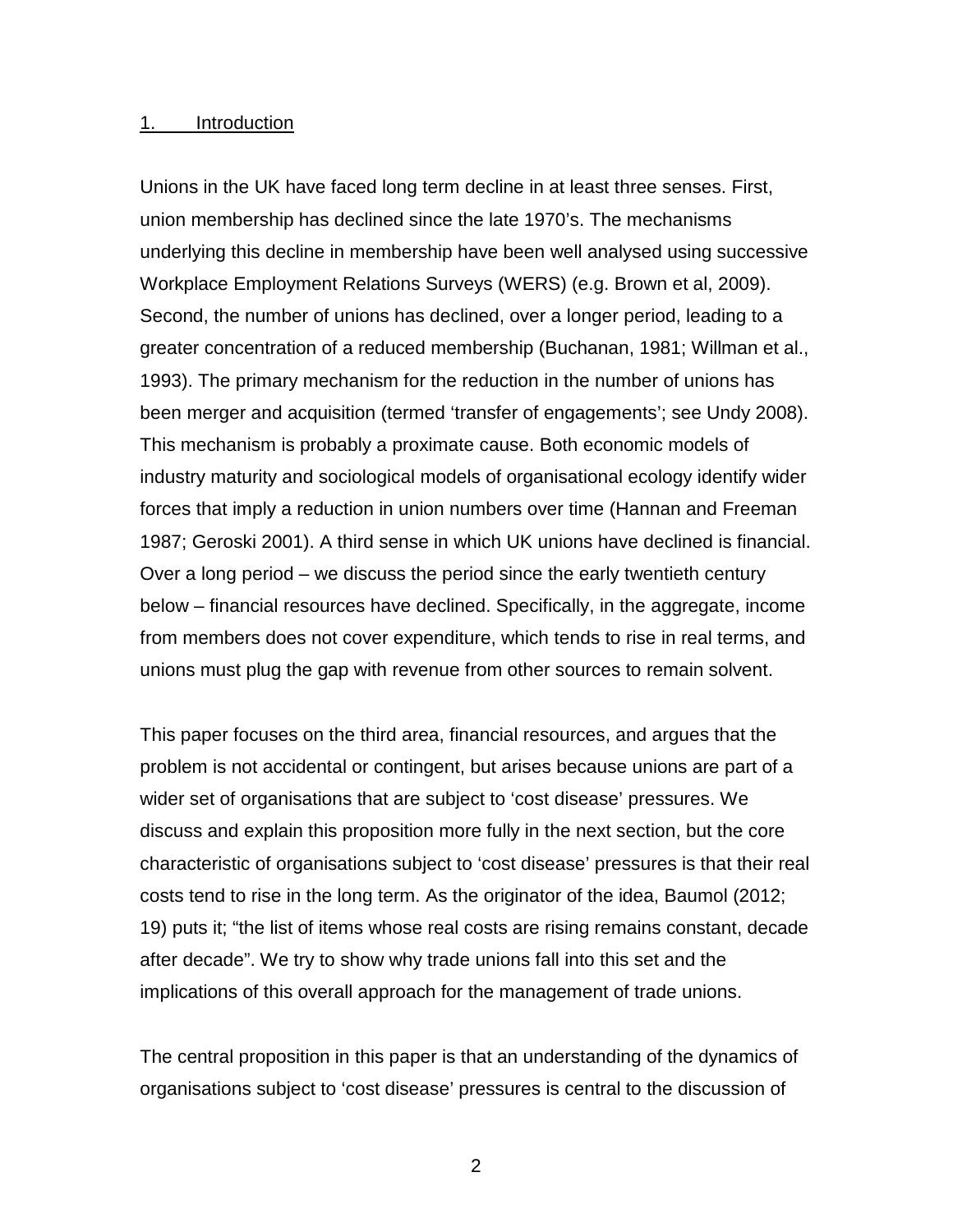the future of UK unions. The decline in financial strength of UK unions in the long term cannot be explained simply in terms of poor management or policy choices; rather, cost pressures are endemic to such service-based organisations.

The structure of the paper is as follows. Section 2 outlines the cost disease approach and explains why unions experience cost disease pressures. Section 3 presents aggregate data on union resources, both those on the balance sheet and those not, from the early twentieth century to 2017. It uses both existing literature and the analysis of new data to argue that cost disease symptoms are endemic. Section 4 shifts the unit of analysis from the aggregate to a specific organisation, the largest UK union, Unite, for the period since its formation in 2007; the purpose of this case study is to examine first and second-order collective action problems at the level of the organisation as part of the cost disease problem. Section 5 looks at the broader implications of the data. Section 6 assesses the theoretical and practical implications.

#### 2. Unions and Cost Disease Pressures

In a series of papers (Baumol and Bowen, 1966; Baumol, 2012; Flanagan, 2012), Baumol and colleagues have analysed what they term the 'cost disease'. This affects several sectors of the economy that deliver personal services – the main examples they use are from health care, education and the performing arts – in which costs tend to rise consistently faster than inflation, because the labour input of service delivery is difficult to reduce. Baumol characterises these as 'stagnant sector services' (the stagnation referred to is in productivity growth) and contrasts them with 'progressive' sectors – the examples he uses are computers and electronics – in which technology leads to rapid increases in productivity, reduction in real unit costs and thus the price of goods.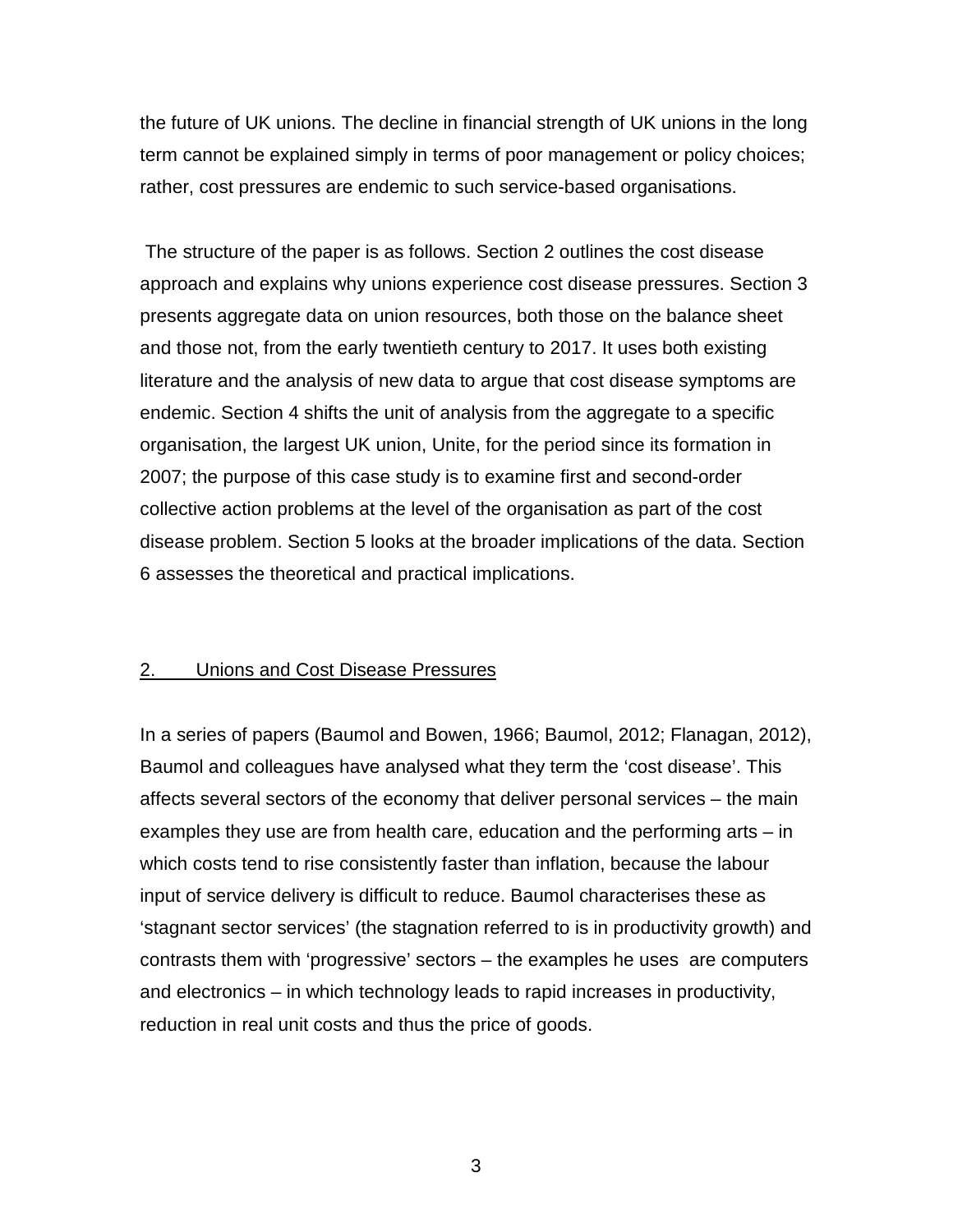The terminology of 'disease' and 'stagnation', though emotive, is not used by Baumol pejoratively. The sectors on which the approach has primarily focused – education, health, the arts – are regarded as critical for social welfare and cohesion; he argues that societies should devote increasing resource to such sectors and that to use the same performance measures as in the 'progressive' sector is a recipe for 'public squalor' (2012; 27).

Costs in the 'stagnant' sector do not in this approach rise primarily because of general inflation, or because of excessive wage demands in the 'stagnant' sector. The problem is rather relative productivity growth. Salaries in the 'stagnant' sector tend to rise at broadly the same rate as those in 'progressive' ones, but since the percentage of total costs represented by labour costs is falling rapidly in the latter, but maintained in the former, only the former suffer from the 'cost' disease. Baumol et al (2012) document the falling labour hours per unit in a number of manufacturing sectors internationally but comment that it takes the same amount of labour to deliver certain services today as it did decades ago. In the 'stagnant' sector, labour input is a prime indicator of quality and standardisation is hard. Although some organisations combine 'stagnant' and 'progressive' elements (he cites R&D and manufacturing respectively in computers), many organisations in the 'stagnant' sector are long term members of it and experience continually rising real unit costs. In the three sectors mentioned – health, education and performing arts – survival is only possible with subsidy (private or public) or by eliciting increasing contributions (monetary and non-monetary) from the consumer, since rising real costs naturally lead to falls in demand. Baumol's argument is that 'stagnant' sectors will come to claim much higher percentages of consumer expenditure in future, while progressive sectors will, through continual productivity growth, claim less. Without consumer acceptance of this shift, these stagnant sectors will go into decline.

This is a counterintuitive approach to the analysis of sectors of the economy in that it argues that for some sectors cost signals quality, not necessarily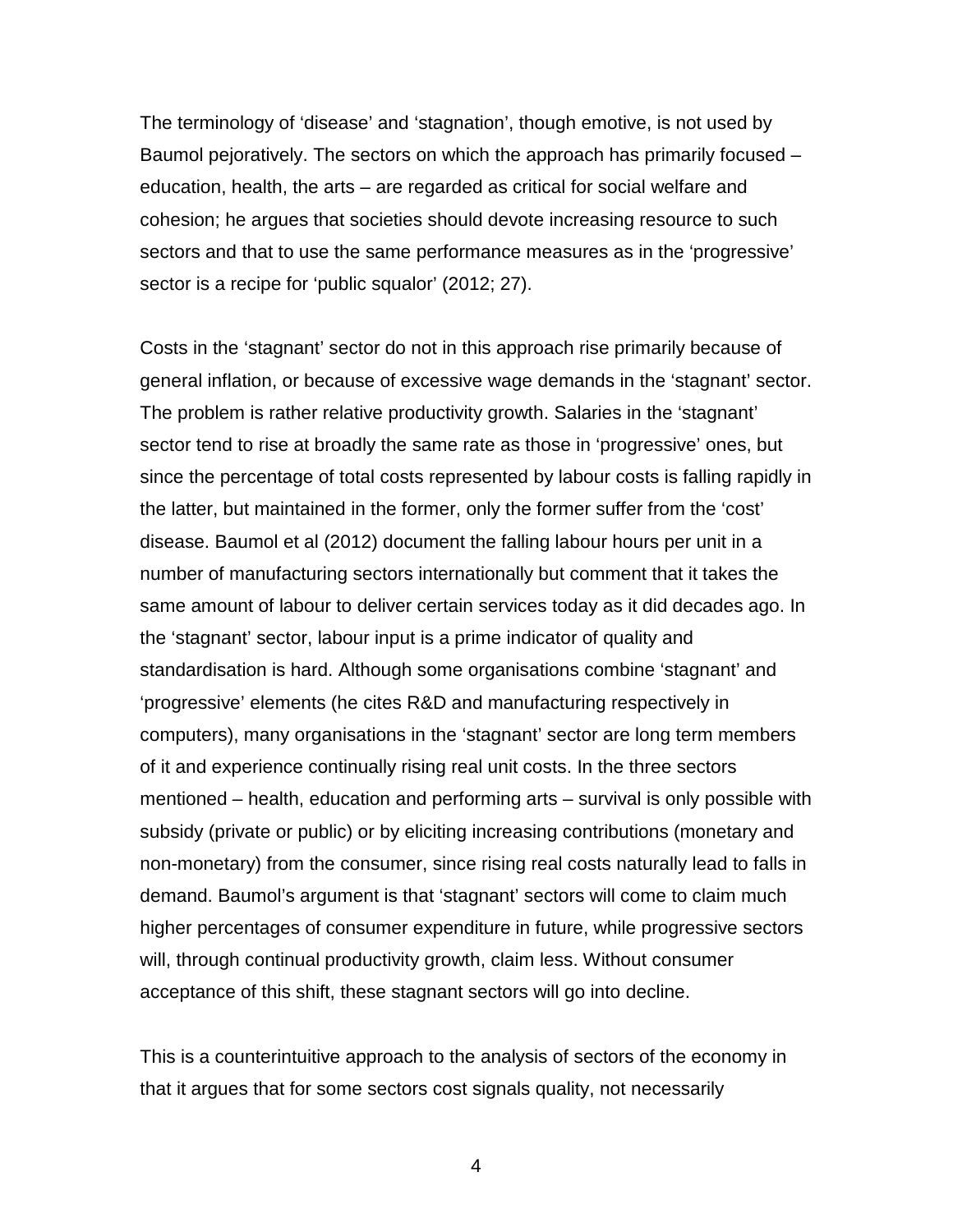inefficiency. His simplest example assumes a two sector economy in which automobiles on the one hand and the performance of Mozart quartets on the other are the only productive activities. He posits an annual productivity improvement of 4% in the former and 0% in the latter. If the auto workers' pay correspondingly goes up by 4% as they share the benefits of improved productivity, and the Mozart players similarly goes up 4% to maintain relative living standards, then the cost of quartet performance must rise relative to that of automobiles. If consumers wish to continue hearing Mozart live, they will experience ever rising relative prices.

More generically, Baumol sees most manufacturing as 'progressive' in experiencing productivity growth through technological change and most (but not all) services as 'stagnant' and experiencing ever rising relative costs. So, in a more complex economy than above, services - both public and private - become increasingly expensive and products increasingly cheap. Baumol and his colleagues see this argument as justifying increasing, not decreasing, expenditure on such 'stagnant' services as education, health and the arts.

The approach makes a number of strong assumptions. Industrial relations scholars might baulk at the idea that automobile (and other manufacturing) workers unproblematically benefit in their pay from productivity improvements, for example. In addition, this approach does not make any clear distinction between costs and prices; the former are seen unambiguously to determine the latter. Many management scholars would take issue at this. However, it does point to the idea that we should judge sectors differently. Stagnant sectors should show real price increases as an indicator that quality is being maintained. Progressive sectors should show real price falls as technology is successfully applied.

One way of beginning a discussion of the relevance of the 'cost disease' model for trade unions is to follow Baumol and imagine a simple two sector economy, this time one consisting of automobile production and trade unions producing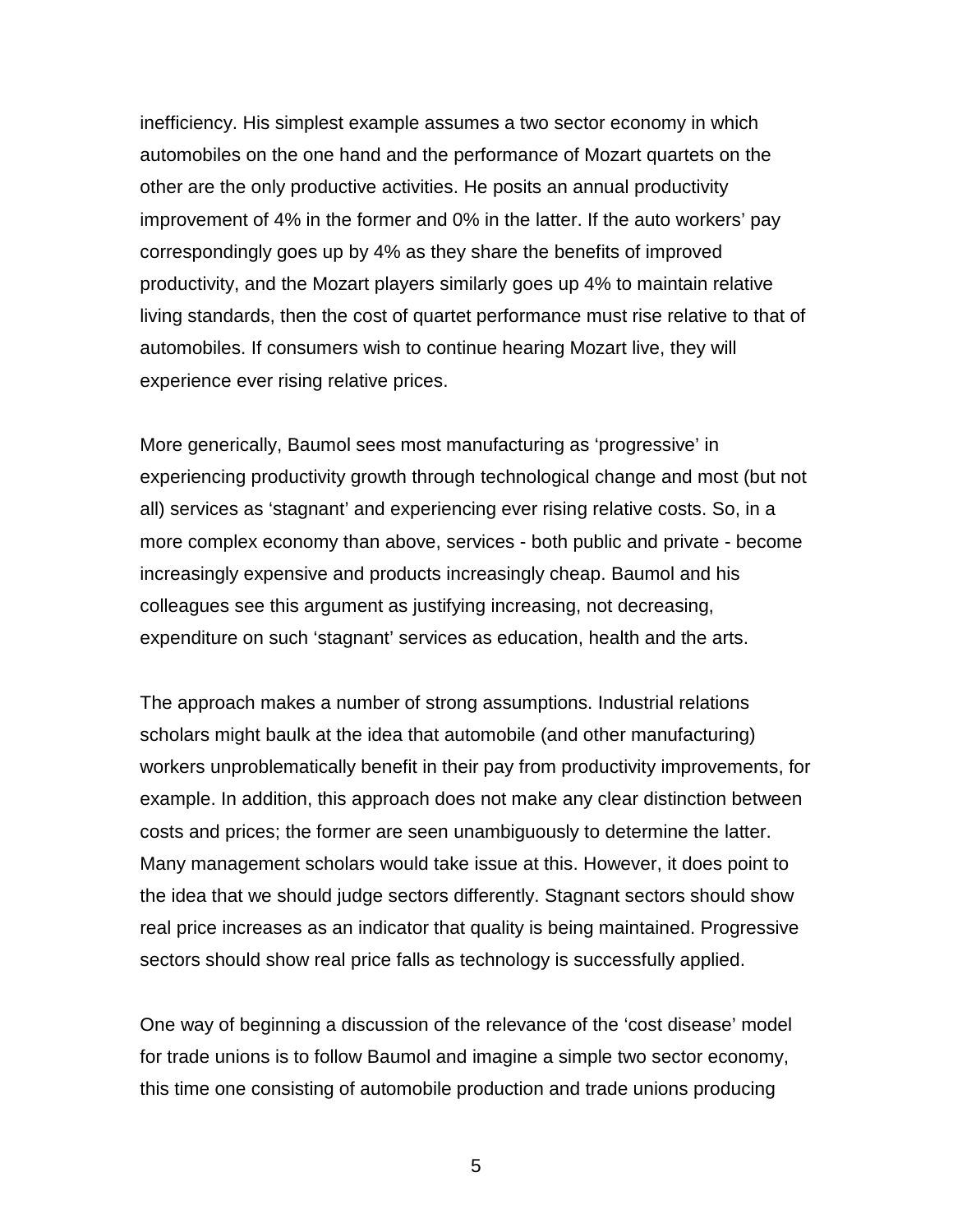collective action. Under the cost disease argument, the former would experience real price falls and the latter real price increases which are cost driven. The auto worker would find the price of her union membership rising relative to the price of her car. If the price of union membership did not increase in this way, this would be because quality had been allowed to drop, because the union sector was benefiting from subsidy or because the union member was herself providing part of the service. The union sector would seek to sustain the price of union membership, perhaps by indexing union fees to auto workers' earnings increases, and would seek a variety of forms of 'subsidy' for the cost of creating collective action. It would also seek to control the rate of increase in real costs. We argue below that there is evidence from the UK for all such actions. However, we turn first to the 'cost drivers' in the production of collective action.

Olson's (1965) classic approach to collective action is to treat it as problematic; his key insight is to argue that public goods may not be provided even where everyone would be better off through their provision, primarily because of the free rider problem. Both the public choice issues and the free rider problem have been dealt with from an economic perspective by Booth (1984; 1985). For Olson, particularly where numbers are large, collective action is unlikely in the absence of two conditions. The first condition is the presence of *selective incentives*, namely the provision of private goods dependent on membership to supplement the public benefits of collective action. The second condition is coercion or forms of constraint to encourage membership. For Olson, these two devices go some way to solving the first order collective action problem, which is essentially how to get employees to join and stay in unions.

Several authors (e.g. Elster, 1989; 26-42, Kelly, 1998) have noted the logical problem with this, namely that in order for the collective action organisation to come into existence it needs already to exist in order to enforce the necessary conditions. Enforcement of the conditions is costly, and these costs form part of the second order collective action problem, which is controlling the costs of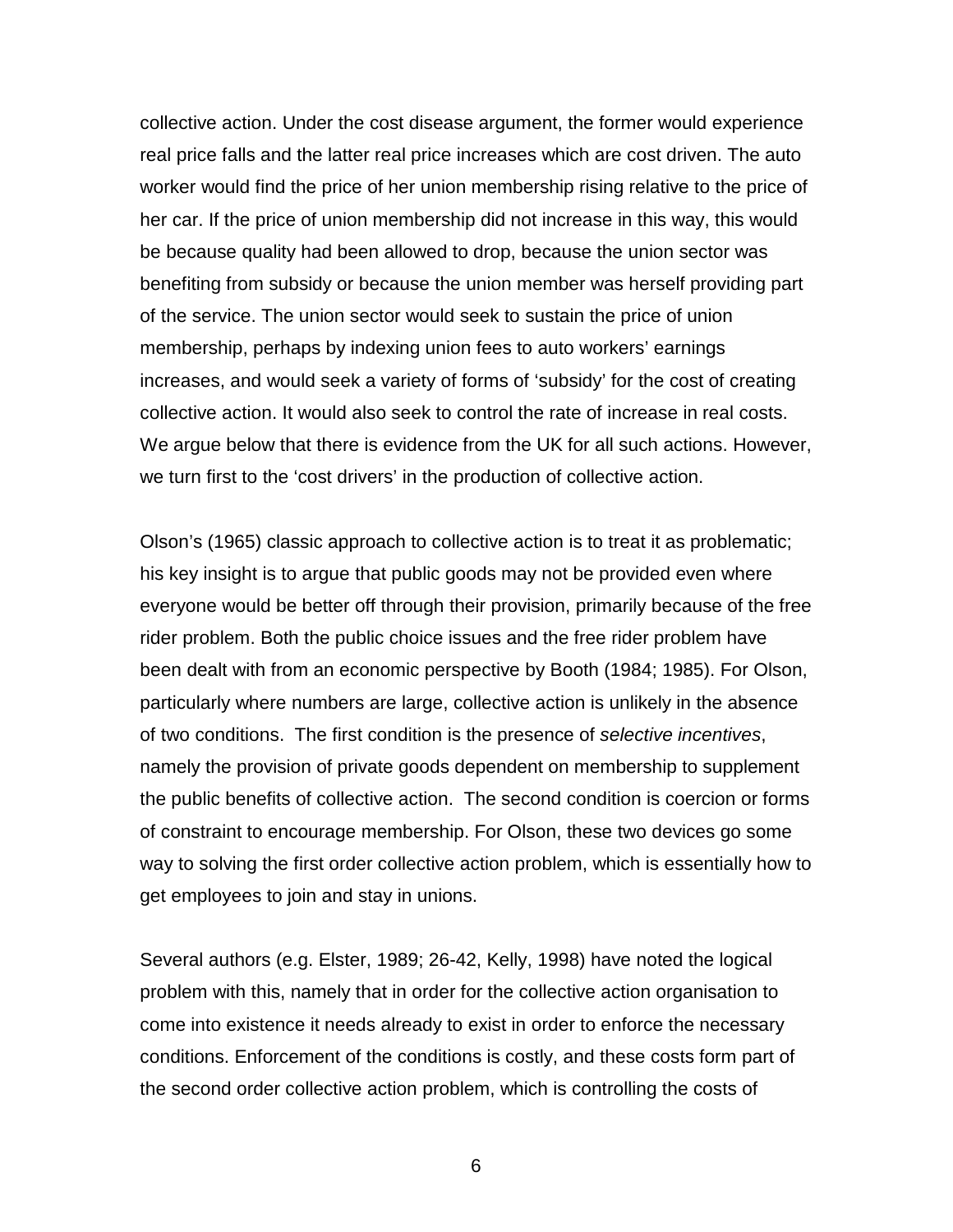managing collective action organisations such that the costs are less than the sum of public and private benefits on offer. This second order problem is likely to be resolved, as Hirschman (1970) notes, under three conditions. First, where members' switching costs are high, higher costs of collective action will be borne. Second, where activists exist with different utility functions, costs are reduced; activists for Hirschman have a utility function in which the returns to collective action are not, as they are for ordinary members, financial returns minus costs of action but the *sum* of the two, since a positive value is put on activism itself. Third, where the benefits of collective action are experienced additionally by third parties (i.e. they have broader efficiency properties), the costs of collective action may be more widely spread.

We may relate these broad considerations about collective action to union behaviour. As Pencavel (1970) notes, unions provide three types of service to members. The first, collective representation, tends to generate public goods and thus does not solve the first order problem. Unions thus offer two other services (i.e. selective incentives), private benefits (for sickness or retirement, for example) and 'semi-collective' membership-dependent benefits such as representation in grievance or disciplinary processes; the delivery is to the individual member but it relies on a collective agreement. Unions also periodically resort to coercion (such as closed shop – compulsory membership arrangements) or constraint (such as 'check off' where the employer deducts union subscriptions from salary) to solve first order problems. Falls in membership density under a collective agreement indicate failure to resolve a first order problem. Unions may try to counter this by augmenting the private goods through increased emphasis on benefits and representation to retain members, but this will tend to raise both costs, specifically expenditure per member, and subscriptions.

Second order collective action problems lead unions to raise member switching costs, perhaps by using seniority-related benefits. The use of activists, rather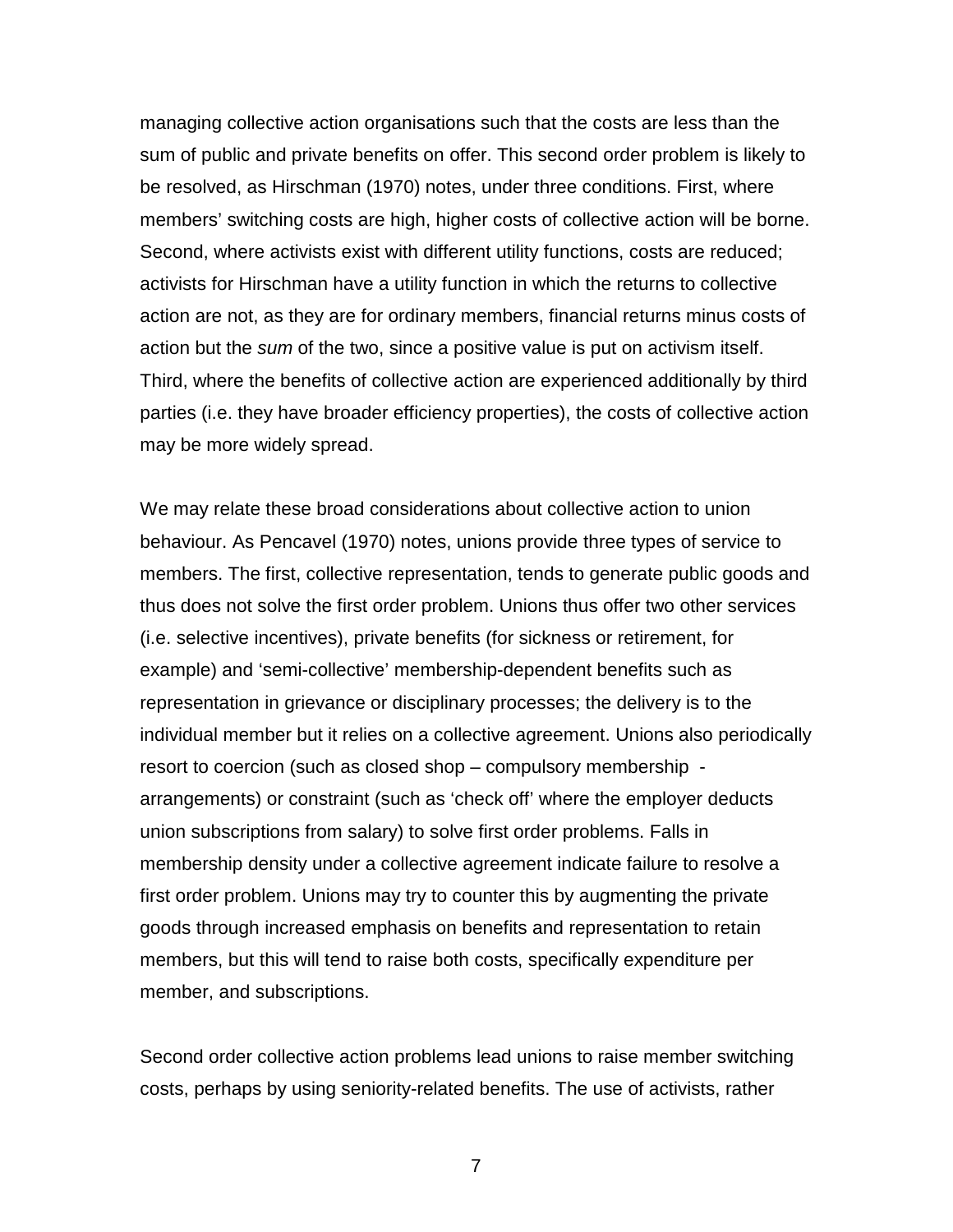than full time union officers, as representatives may substantially affect administrative costs, and unions may deliberately enhance representative structures to encourage activism specifically to reduce administrative costs (Fiorito et al, 1995; Willman, 2004); democracy may in fact be cheaper than oligarchy. Such activism is more likely where employers provide time off and facilities as subsidies for activists, and they are arguably more likely to do this where they see spill over benefits from collective action, such as employee voice (Gomez et al., 2010) or productivity improvements (Freeman and Medoff, 1984). Voice and the attendant efficiency improvements are, in Hirschman's terms, part of the efficiency gain from collective action.

Unions are thus a form of private service organisation, providing a range of member services based on collective action; like other types of organisation in the 'stagnant' sector, they provide public goods with a high labour content. Unions may have benefited from generic improvements in information technology but there have been no major changes specific to the sector. There are incentives to shift costs onto members and employers, the two primary sets of 'customers' of unions. We have, of course, no direct measures of productivity growth for UK unions<sup>[2](#page-8-0)</sup>, but there are a number of 'cost disease' behaviours in evidence.

• Many unions use indexation, both for subscriptions of members and salaries of staff (Willman et al, 1993). Members' subscriptions are indexed to either wages or prices and staff salaries are often pegged to some index or key point of members' salaries. This has two substantial benefits. The pegging of subscriptions and salaries avoids transactions costs manifest in debates at conferences over what members pay and what union officials get. Second, it operationalises an idea of fairness;

<span id="page-8-0"></span> $2$  Breda et al attempt a productivity measure using data on outputs (membership numbers and subscription income) and labour costs from US union locals (Breda et al., 2016). There are no published data on total labour inputs for UK unions with which to construct a similar measure.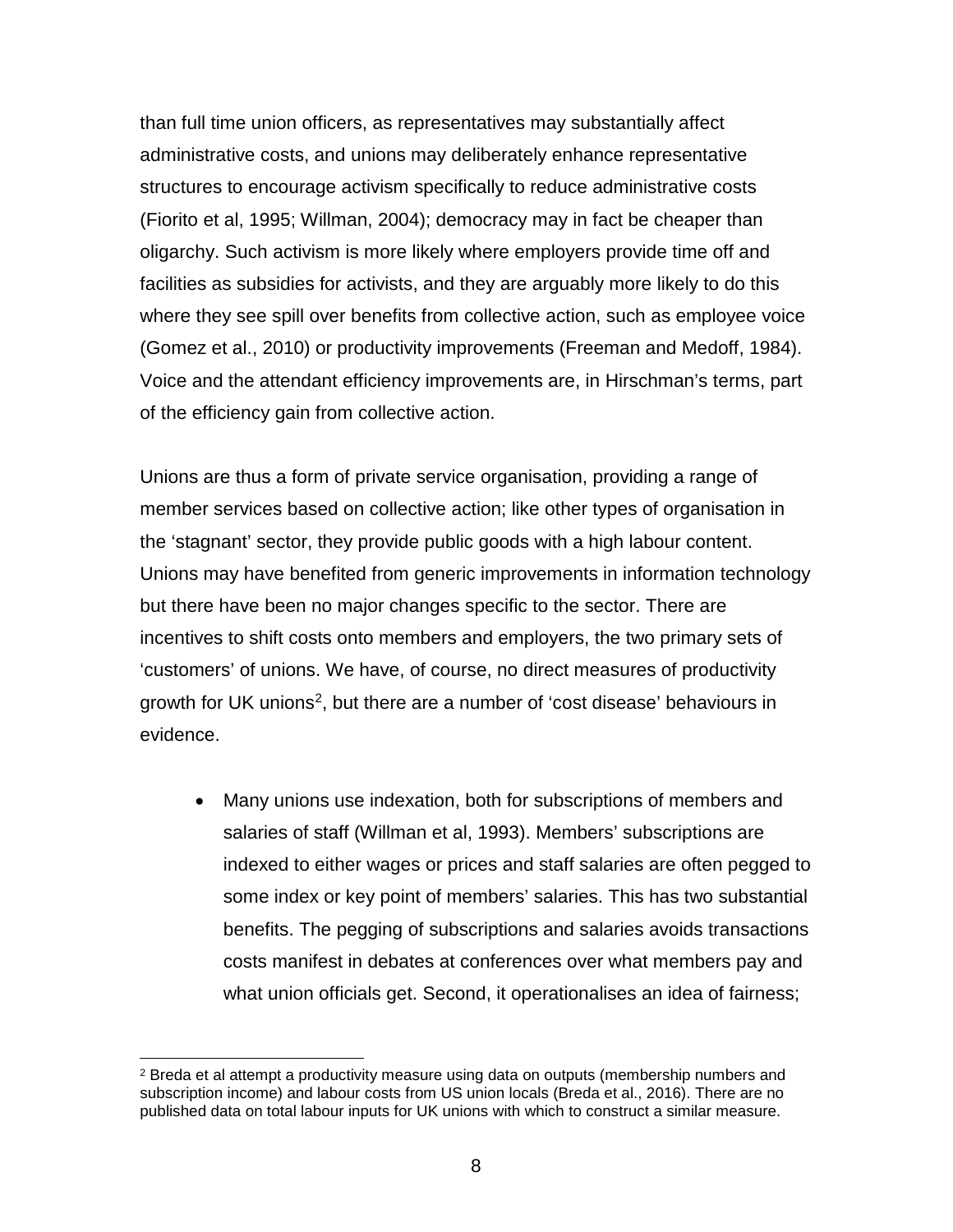members pay when the union raises their real income, and unions show, as employers, they are as fair as their negotiating counterparts. However, as we will show, these mechanisms more or less ensure the shortfall of subscription income over total costs. The price elasticity of demand for union membership is an important issue, since a relatively small increase in the 'wage share' of union subscriptions would reduce the second order collective action problem substantially; i.e. if members would pay more for collective action, cost pressures could turn into price rises.

- Expenditure issues are primarily dependent on the problem that the union is both a representative organisation and an employer, with fixed short term employment costs. One of the key insights of the cost disease literature is that in the key sectors, costs are controlled by getting consumers (parents, relatives, volunteers) to complete some service work for free. The operational definition of this in the union sector is member activism, and, other things equal, the greater the level of activism, the easier it is to alleviate the cost disease problems unions face. Activism in turn depends on the provision of facilities for union activity by employers.
- UK unions have little direct endowment from private sector donors or public funding. However, if they provide, as both Hirschman and Freeman and Medoff argue, efficiency gains for firms and wage premia for members, then there may be the prospect of generating resources from both to solve the cost disease.

Although the productivity data are elusive, the cost and resourcing data are not. There is a substantial literature analysing union finances in the UK over a long period from which we might derive a view of the extent to which unions are cost disease organisations. In the next section we turn to this literature. In addition, we update it.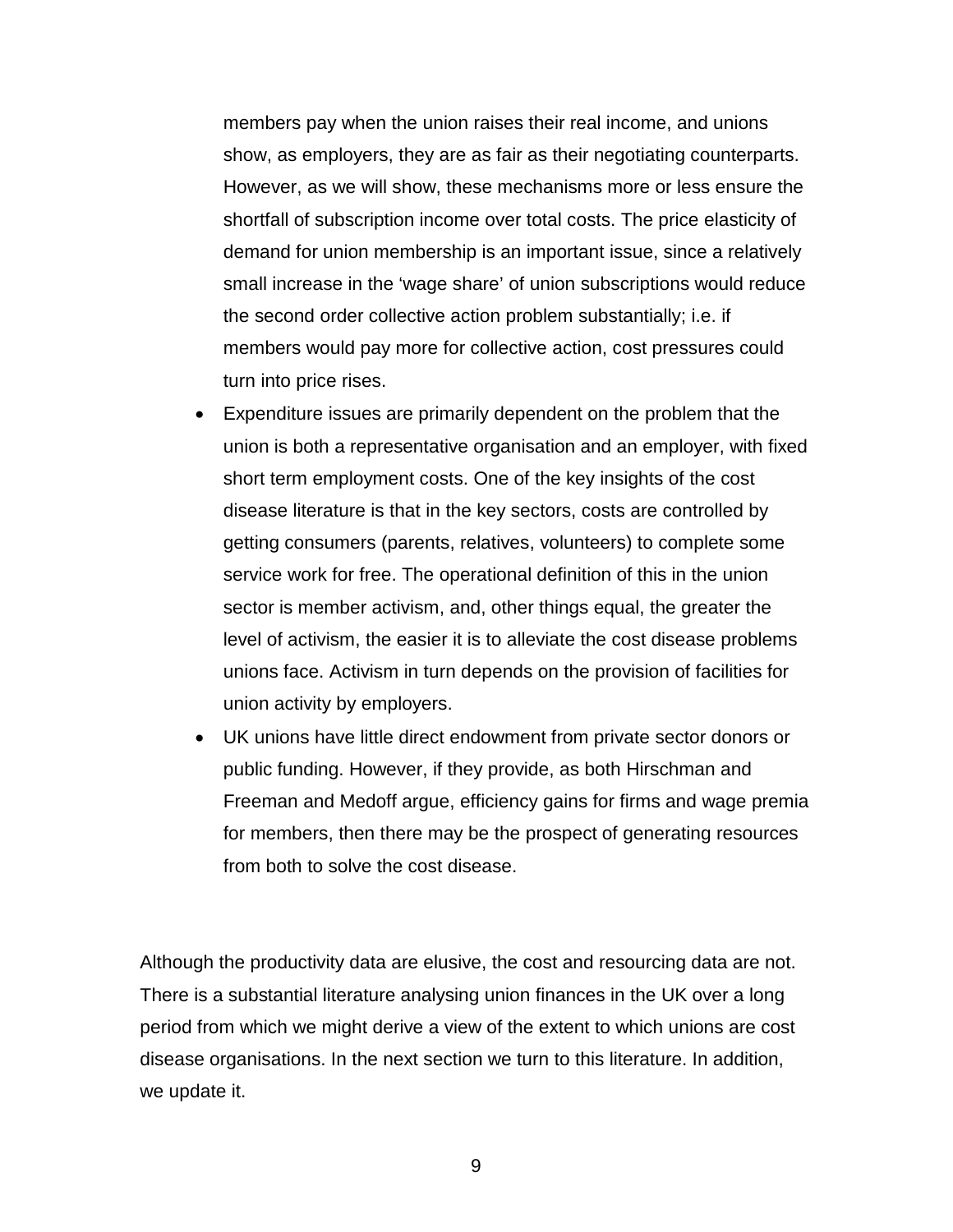## 3. UK Unions and the Cost Disease

## (i) Existing Literature

Union financial measures are a key indicator of the viability of collective action. This much was understood by the Webbs (1907; 162-283) who recognised the centrality of financial status and arrangements to secure 'permanent organisation' for the so-called 'new model' unions. However, understanding the role of such measures and arrangements has been the focus of just a few studies in the  $20<sup>th</sup>$  and  $21<sup>st</sup>$  centuries in the UK.

These studies have used two distinct data sets. The first, and most important, is the public record of statutory financial returns required from each trade union (the 'AR21'). This series runs, with some minor changes and interruptions, from 1871. It requires a true and fair account of income, expenditure and assets, itemised by service and category. It includes a balance sheet and it requires unions to report, but not to standardise, their financial structures. Since 1974, it has been accompanied by a set of accounting guidelines but in practice variance remains (for example in asset valuation) throughout the period up to the acceptance of Financial Reporting Standards in the early part of this century<sup>3</sup>.

The second data set is the Workplace Employment Relations Survey (WERS), a survey of workplaces conducted in Britain six times since 1980 covering all sectors except agriculture and mining. We use data collected from workplace managers responsible for employment relations for the five surveys conducted

<span id="page-10-0"></span><sup>&</sup>lt;sup>3</sup> For a fuller account of the guidelines, see Willman et al 1993; 217-9. For a description of the relevant parts of FRS, see Section 4 below.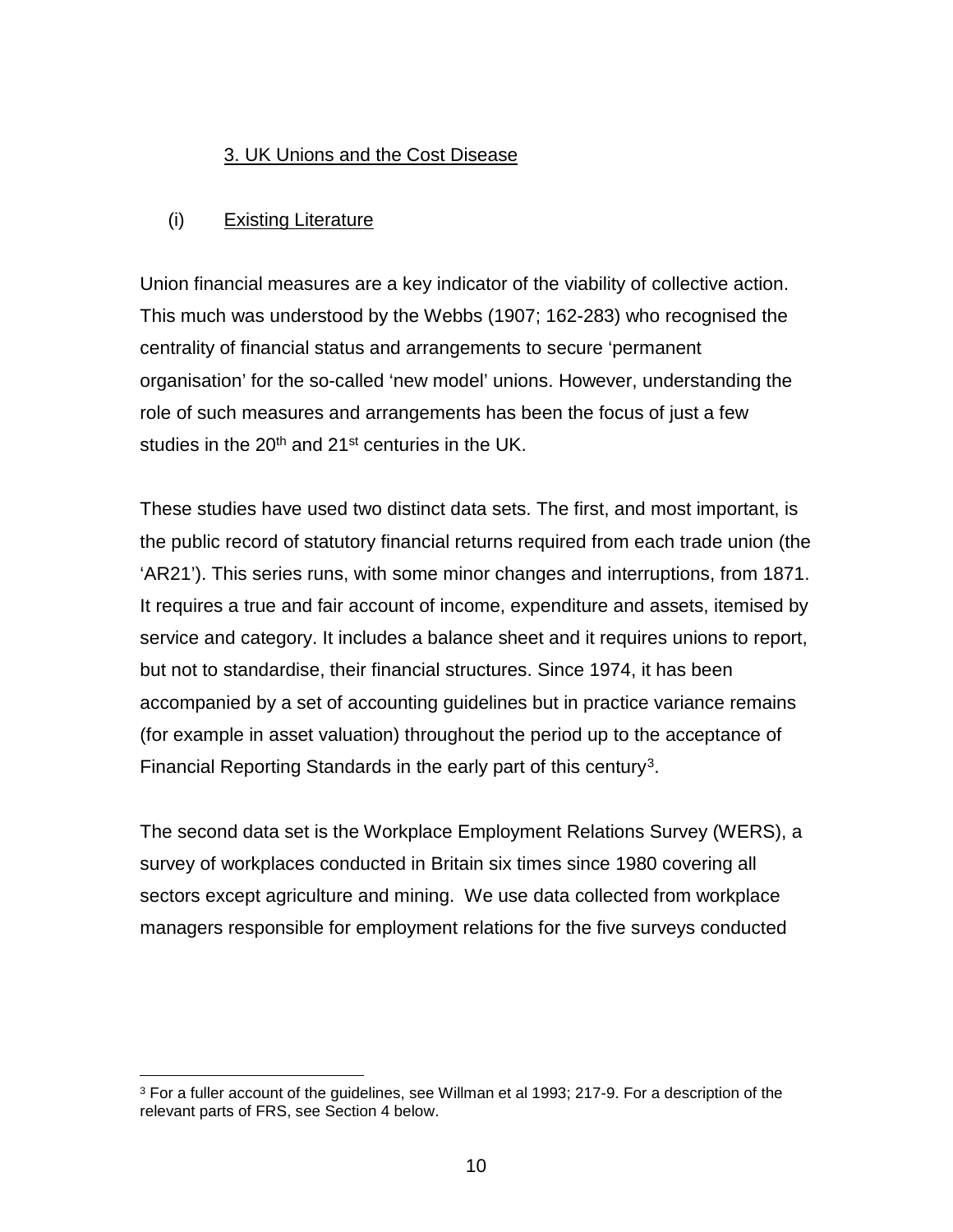between 1984 and 2011. Survey-weighted, the analyses are representative of workplaces in Britain with 25 or more employees.<sup>[4](#page-11-0)</sup>

The first major studies used the AR21 data set. Roberts (1956) documented changes in aggregate income, expenditure and assets for the period 1936-50. He found substantial shifts in financial structure across the period. Unions found it difficult to raise subscriptions to keep pace with wages, prices or administrative expenditures per capita. Investment income filled the gap between subscription income and total expenditure; this income was, at that time, primarily yields from government bonds. Individual, friendly-society benefits declined as a proportion of total expenditure. Roberts argues, in effect, that the then newly-established welfare state (from the late 1940's) took over the primary role of benefit provider to all employees. Union benefits thus ceased to be a private good helping to solve the first order problem, and the resolution of second order problems of union operation absorbed more resources than revenue from membership could generate. Roberts closes his analysis with an expression of concern about the viability of the dominant union financial model in which investment income (either from asset returns or sales) balances the books by filling the gap between income and expenditure.

Latta (1972) uses the same public dataset to examine the period 1960-70. One of his major concerns is a mismatch in resources between (then) rich, manual unions with stable membership on the one hand and rapidly expanding but insolvent white collar unions on the other; the union movement's resources are seen to be in the wrong place. However, he notes widespread loss of assets and a general tendency for total expenditure to exceed total income. His conclusion is that there had been 'a marked decline from the period surveyed by Roberts' (1972; 409).

<span id="page-11-0"></span> <sup>4</sup> Although recent surveys collect data for all but the smallest workplaces with fewer than five employees, we focus on those with 25 or more employees because the first surveys in the series were confined to these workplaces.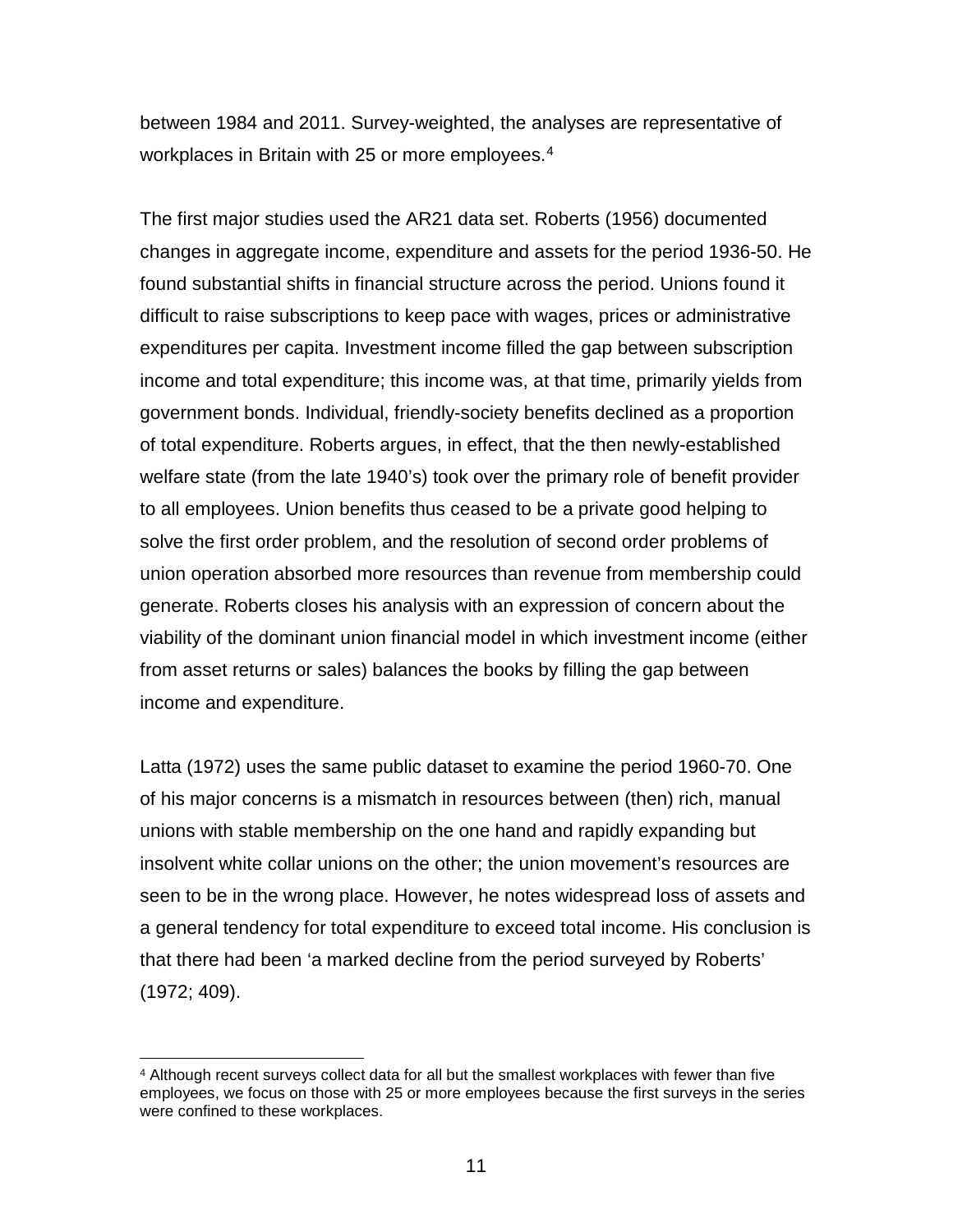Again, beginning with the same dataset, Willman et al (1993) examined the entire period from 1950-1989 in order to complete the picture. The period embraced three discrete patterns of membership change; steady growth to 1965, very rapid increase from 1965-1979 and then sharp contraction from 1979 to 1989. These trends were not highly correlated with financial changes. Real total income tracked real total expenditure for the whole period, with a margin of approximately 10%. Benefit expenditure continued to shrink. However, membership growth in the period 1965-1979 was associated with a halving of the value of union funds in real terms. This was a period of high inflation, and it may be that union assets were not inflation proof, or that the costs of membership acquisition exceeded the financial returns. However, from 1965 onwards, total subscription income from members averaged approximately 90% of total expenditure. Over the same period, the number of 'years of expenditure' held by unions in funds fell from 3.6 years to 1.2 years (Willman et al 1993; 7-19). One interpretation of these trends is as follows. Income from members is not sufficient to resource a full solution to the second order collective action problem, evidenced by total expenditure. The gap is covered by selling assets. In the aggregate, unions did not over this period increase the ratio of subscriptions to average earnings; in fact, it fell from 0.42% of pre-tax average earnings in 1950 to 0.31% in 1980, a period in which private goods – benefits – also declined as a proportion of total expenditure. Paradoxically, the 1980's, a troubled decade for UK unions in many respects including membership loss, showed an increase in this subscription ratio (to 0.37% at the end of the decade) and a substantial increase in returns on assets as unions moved resources from bonds to equities and property (Willman et al.1993; 15).

A final study, Willman and Bryson (2009), extended this work in two ways. First, it extended the study of this dataset to 2004. In this period, which is also one of membership contraction (from 1990 to 1997) then stagnation, solvency margins remained slim (3%), but income from members increased faster than average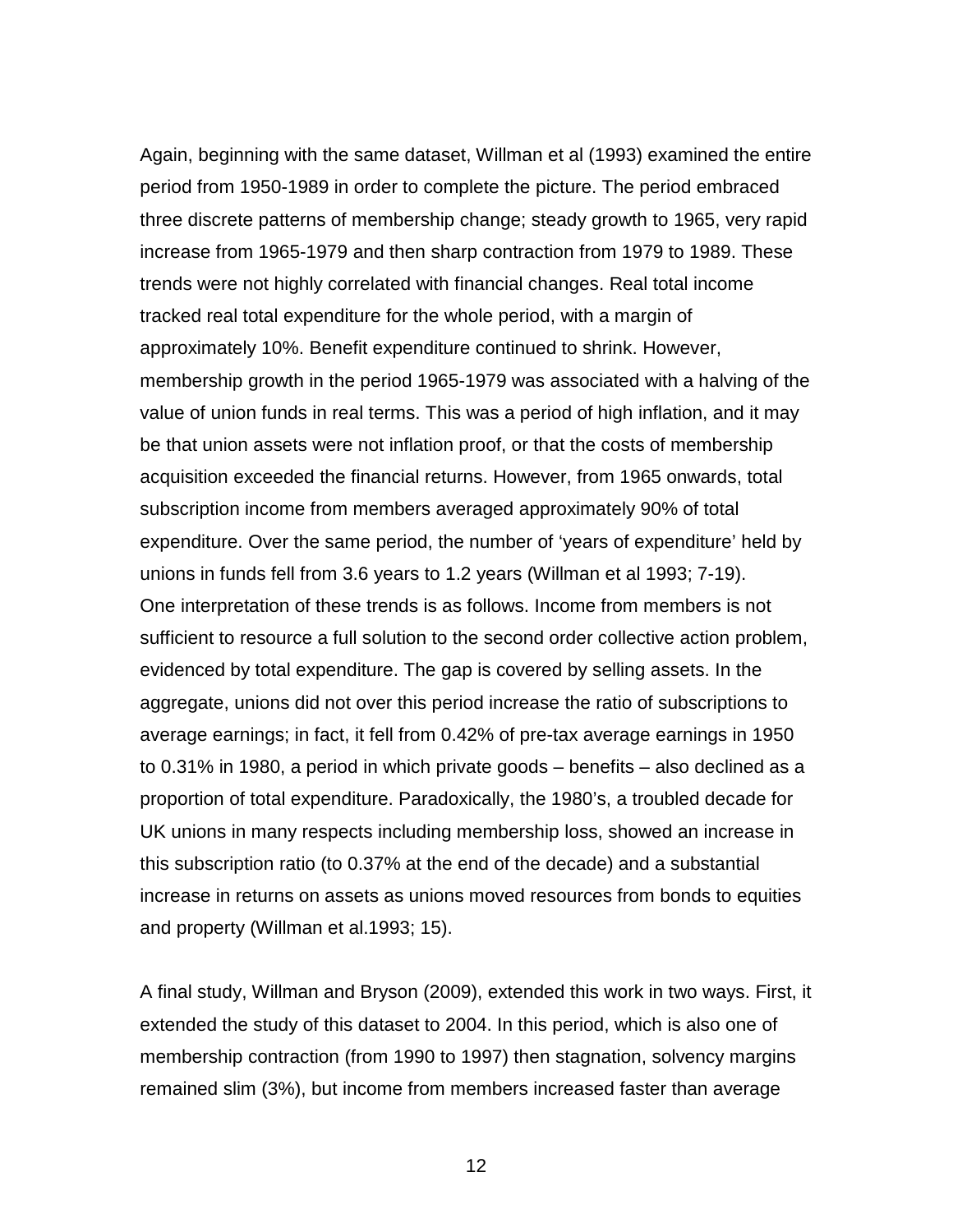earnings and the value of reserves increased faster than prices (though slower than stock market indices). However, expenditure rose fastest, such that by 2004 the union movement had a (then) historic low of 1.06 years of expenditure in reserves.

The second element of this 2009 study is to attempt to assess unions' 'off balance sheet' resources. The dataset on statutory returns covers the balance sheet of the union as a formal reporting organisation. It does not consider the 'Hirschman' elements of activist support for collective action or employer subsidy of union activity. For the period 1984-2004, Willman and Bryson use the WERS workplace data to attempt to assess trends in 'off balance sheet' resource for union activity. They construct a three item index – check off of union subscriptions from salary, management recommendation of union membership, and the presence at the workplace of a union representative. This index declines by about 20% over the period 1984-2004. It should be noted that, given the decline in union density under collective agreements over this period, this may actually represent an increase in off balance sheet resource *per member*. However, observing that off balance sheet resource declines over the period by a greater proportion than on balance sheet resource, they conclude that this reduction in hidden resources for collective action is in fact 'a major pressure on union balance sheets' (Willman and Bryson, 2009;42).

In summary, then, the long series of AR21 data reveal major endemic financial problems for British unions in solving first and second order collective action problems, at least until 2004. Union members pay a very small proportion of earnings as subscriptions and receive limited private goods in return. Coercion, in the form of closed shop arrangements, was never widespread and declined rapidly in the late 20<sup>th</sup> century until it became legally unenforceable in the early 1990s (Millward et al, 2000; 150). UK union members do not have high costs of shifting out of union membership; the wage premium is not large in the UK (Blanchflower and Bryson, 2004) and is in many cases a public good within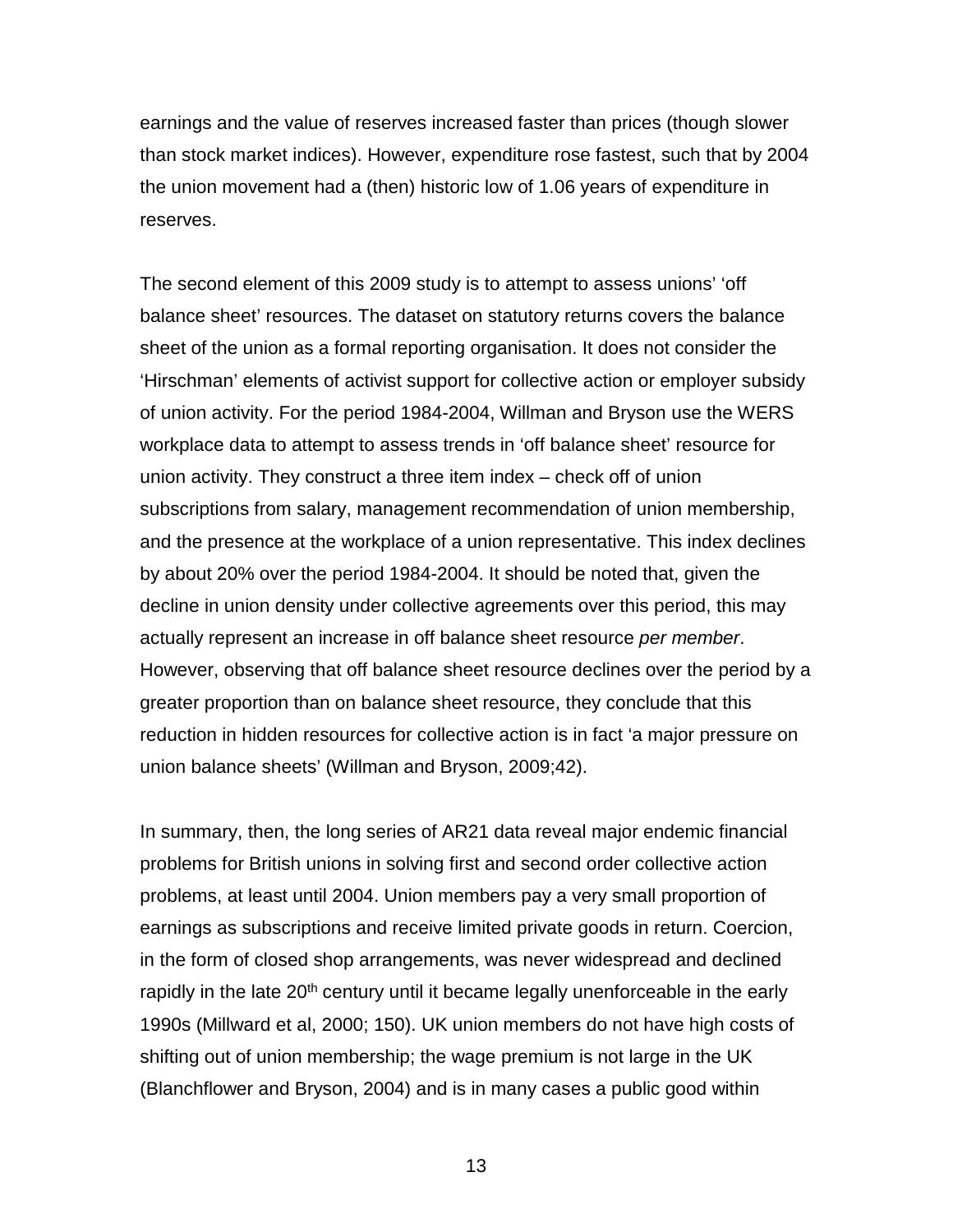unionised workplaces (Forth and Millward, 2002). Activism and employer support appear to be in decline. The outcome variables are a reduction in union funds in the aggregate generated by the need to subsidise current activity from reserves.

## (ii) The recent picture

This section of the paper brings the picture up to date by using both the statutory returns and the WERS dataset; the former extends to the financial year 2016/17 whilst the latter covers the period to 2011. The core elements of the story remain largely unchanged, but there are some additional elements, not least to do with trends in average earnings and asset returns across the financial crisis.

## **Figures 1 and 2 about here**

Figure 1 contains a membership concentration story<sup>[5](#page-14-0)</sup>. Over the period 1999/2000 to 2016/2017, the number of unions has fallen by 36 percent whilst the number of members has fallen by 13 per cent, leading to a steady increase in the average size of trade unions. The primary mechanism in the reduction in reporting unions is merger or transfer of engagements, so the effectiveness of post-merger integration becomes an important ingredient in the solution of the second order collective action problem. A second issue is that, because the size distribution of unions is increasingly skewed, the aggregate picture becomes much more susceptible to the influence of events in the largest unions. We shall return to both points below.

<span id="page-14-0"></span><sup>&</sup>lt;sup>5</sup> In the figures that follow, we exclude returns from two organisations of medical employees, the British Medical Association and the Royal College of Nursing. These are sizeable membership organisations, but they are also professional bodies with professional training businesses that financially dwarf their representational activities. BMA includes this income in its returns, RCN does not. The latter organisation has not historically regarded its fixed assets as relevant to its returns and thus, in all but the most recent years, has returned an asset value of £0.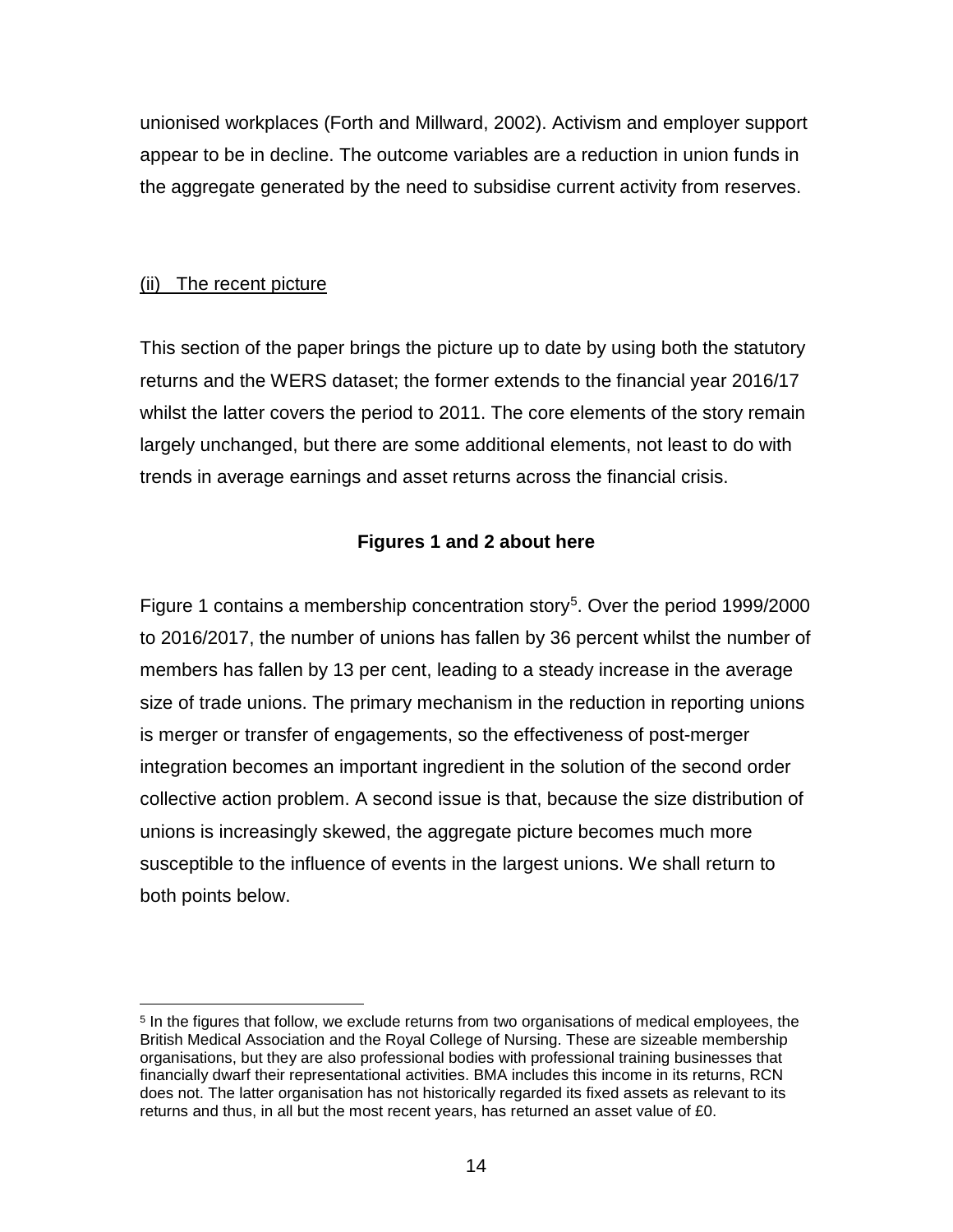Figures 2 to 4 focus on percentage changes with 1999 as the base year. Figure 2 shows continued low income growth and low solvency. The main change from previous studies is the increased expenditure volatility, with spikes in 2005, 2008, 2011, 2014 and 2016. The 2008 spike is partly a function of expenditure increases across unions with the fallout from the financial crisis, but in many of the other years, specific second-order problems emerge. We discuss these more fully below; the short version is that they emerge from problems experienced in funding liabilities under defined benefit pension arrangements for union employees.

## **Figures 3 and 4 about here**

Figure 3 shows union expenditure and income, in *per capita* terms compared to movements in prices and average earnings. Once more we see a volatile expenditure curve that is generally higher than the *per capita* income figure. Expenditure increases in real terms, i.e. faster than consumer price inflation (CPI), throughout, typical of cost-disease pressures. Since the 2008 crash, unions have managed to increase income from members faster than average earnings have increased; the real price of collective action has risen.

Figure 4 focuses on union funds and expenditure, also showing the ratio of the two (the 'acid-test' ratio). Despite the discontinuity in 2014/15 caused by a change in financial reporting standards, the series shows a steady worsening of the position since the turn of the century, with the union movement having less than one year's expenditure in reserve in most years. <sup>[6](#page-15-0)</sup>

We also have WERS data on the off balance sheet resources, slightly different in format from the earlier index in Willman and Bryson (2009) and covering the

<span id="page-15-0"></span><sup>&</sup>lt;sup>6</sup> The discontinuity arises because a new financial reporting standard (FRS102) changed the calculation of net assets, inflating the figures on net assets compared to earlier years (which used FRS17). For a fuller account, see Certification Officer Annual Report 2016-2017, p29.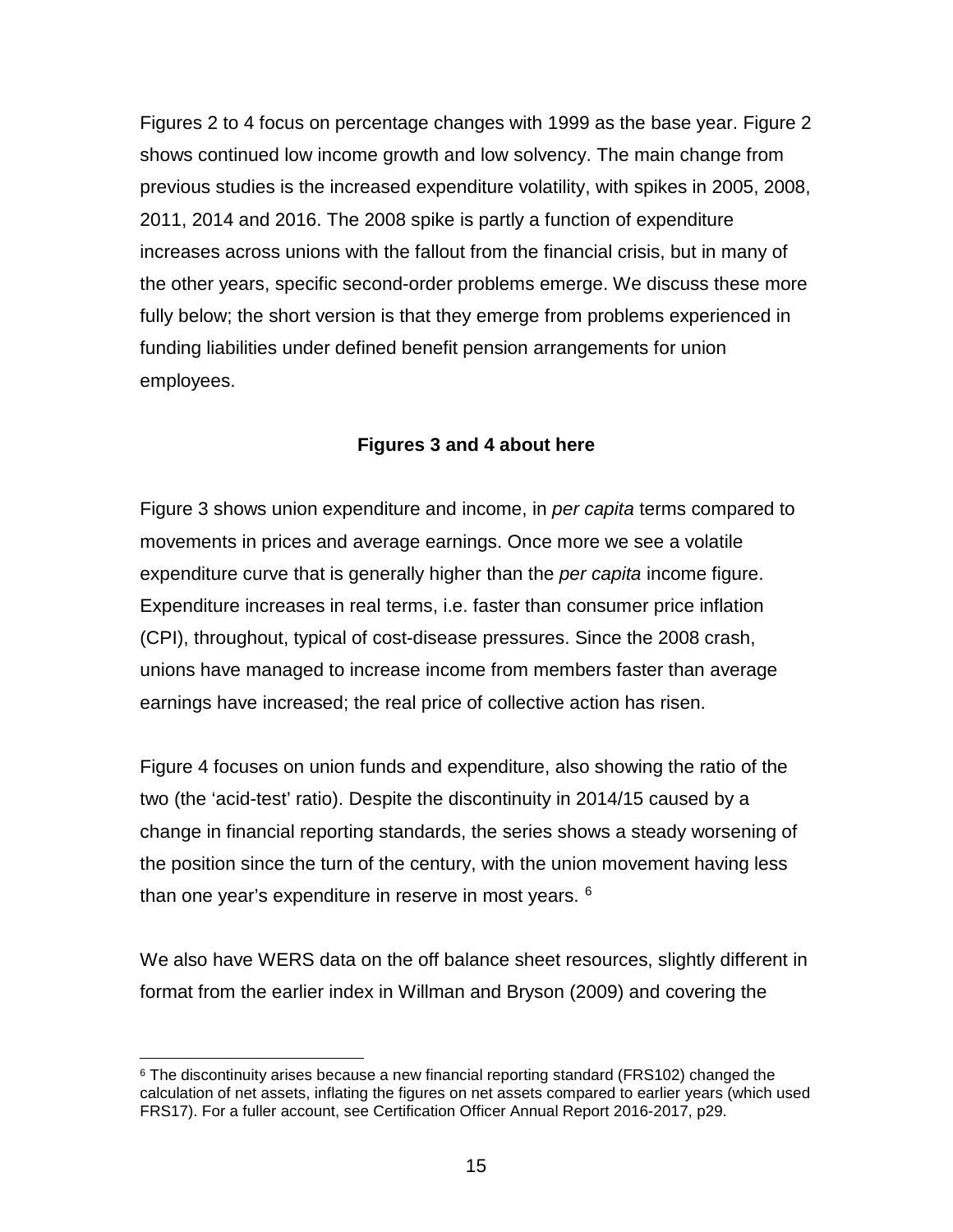additional period 2004-11; these are presented in Table 1. The first row shows the decline in union recognition among workplaces with at least 25 employees. The decline is on-going but has slowed markedly since the late 1990s. The remainder of the table presents trends in off-balance sheet resources among those workplaces with recognized trade unions. Conditional on recognition, unions' off-balance sheet resources fell sharply through the late 80s and 90s, but have since been roughly stable in the period 2004-11. Putting this alongside the picture of a general continued deterioration in on balance sheet resources, it appears that, although it is impossible to assess the absolute size of each resource set, off balance sheet resources may be relatively more important to union functioning at the end of the period compared to 2004. Put another way, any threats to off balance sheet resources are likely to be more serious at the end of the period.

#### **Table 1 about here**

Overall, then, the 'business model' for collective action does not differ substantially in 2014 from that identified by Roberts for a much earlier period. Unions still do not cover the costs of servicing members from membership income. They rely on other income to fill this gap, and this income is normally from investment yields or disposals. Where investment yields are good, this model is more robust, and even more so where good investment yields and growth in real earnings coincide. Thus, perhaps ironically, the 1980's, with rises in both asset prices and earnings but large falls in union membership, was rather better for unions in resource terms than the 1970's, which saw massive membership growth but high inflation exerting downward pressure on real earnings and with union asset returns poor across a wide range of asset classes. The contrast between these two decades in financial terms indicates the importance of exogenous influences on union resources. A paradox for UK unions is that the circumstances that drive membership increases and thus help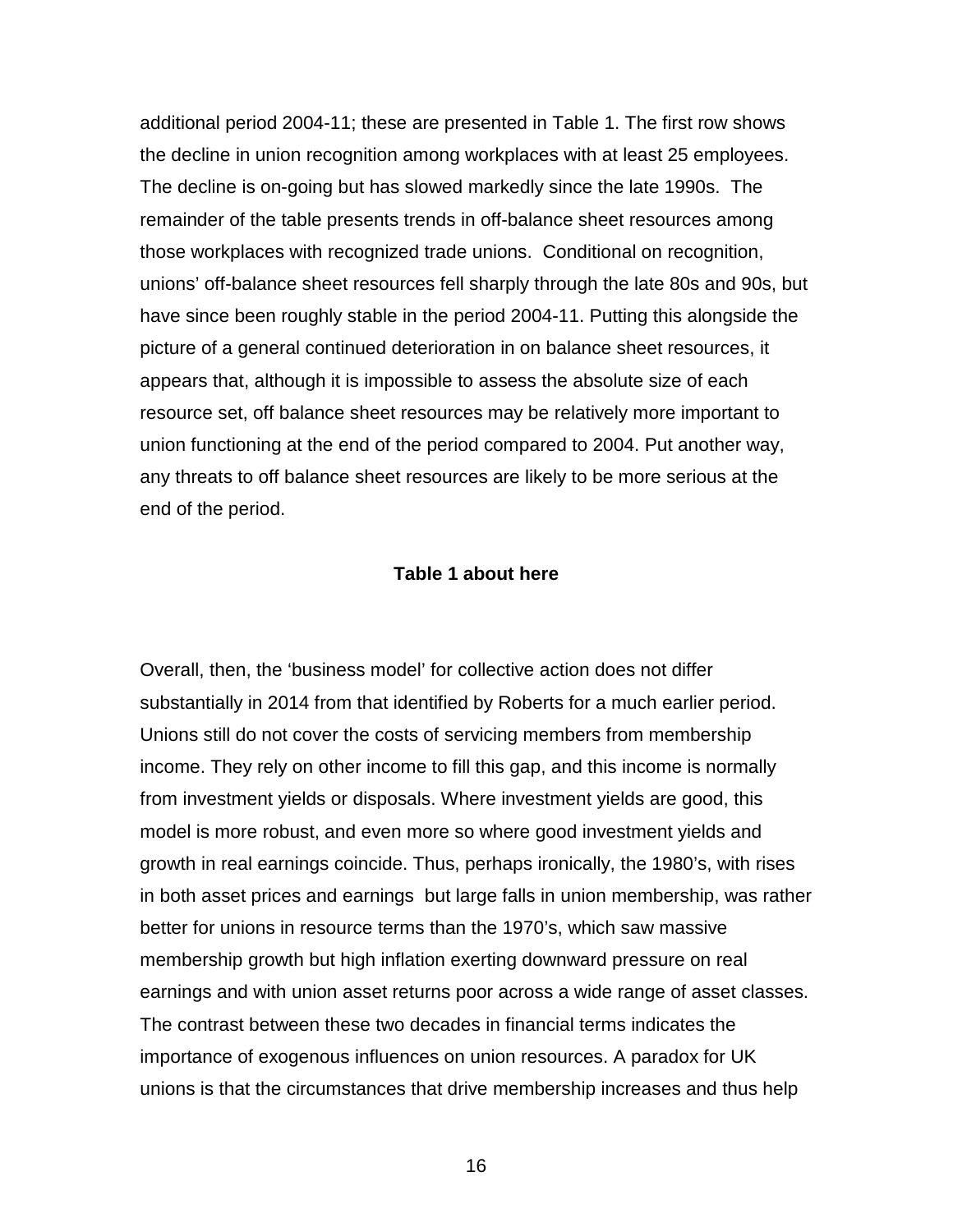with first order problems also create substantial second order collective action problems for the organisations concerned. A major issue is price inflation. In the 1970's price inflation was an ingredient in generating growth in white collar union numbers (Bain 1970), but it also outstripped the returns on union investments (and indeed asset prices overall) and propelled a massive increase in the wage bills of many unions (Willman et al 1993).

In short, unions show the decades-long rise in real costs that Baumol associates with stagnant cost disease sectors. The importance of off-balance sheet resources indicates also a characteristic cost-disease attempt to shift costs to consumers; members become representatives and the employer funds facilities for this. In the UK, with its traditional 'voluntaristic' industrial relations system (Kahn-Freund, 1972) there has been little direct state subsidy. However, as we discuss below, this is rather different from saying that government has no influence over the extent of the cost disease in UK unions.

A major departure from the typical cost disease story relates to the price of union activity, measured by the percentage of average earnings taken as union subscriptions. This did not increase across the twentieth century; in fact it was lower at the end of the twentieth century than in the pre-World War 2 period studied by Roberts (Willman et al 1993). We made the point above that the cost disease argument makes simple assumptions about the relationship between cost and price. It may be that some organisations that experience the cost disease can substantially raise their prices to adapt (e.g. private health and education), whereas others cannot; we return to this below.

This history illustrates certain endemic problems in the management of union organisations. In order better to understand some of these, we shift the unit of analysis from the aggregate to the specific organisation, with a case study of the UK's largest union across the last decade.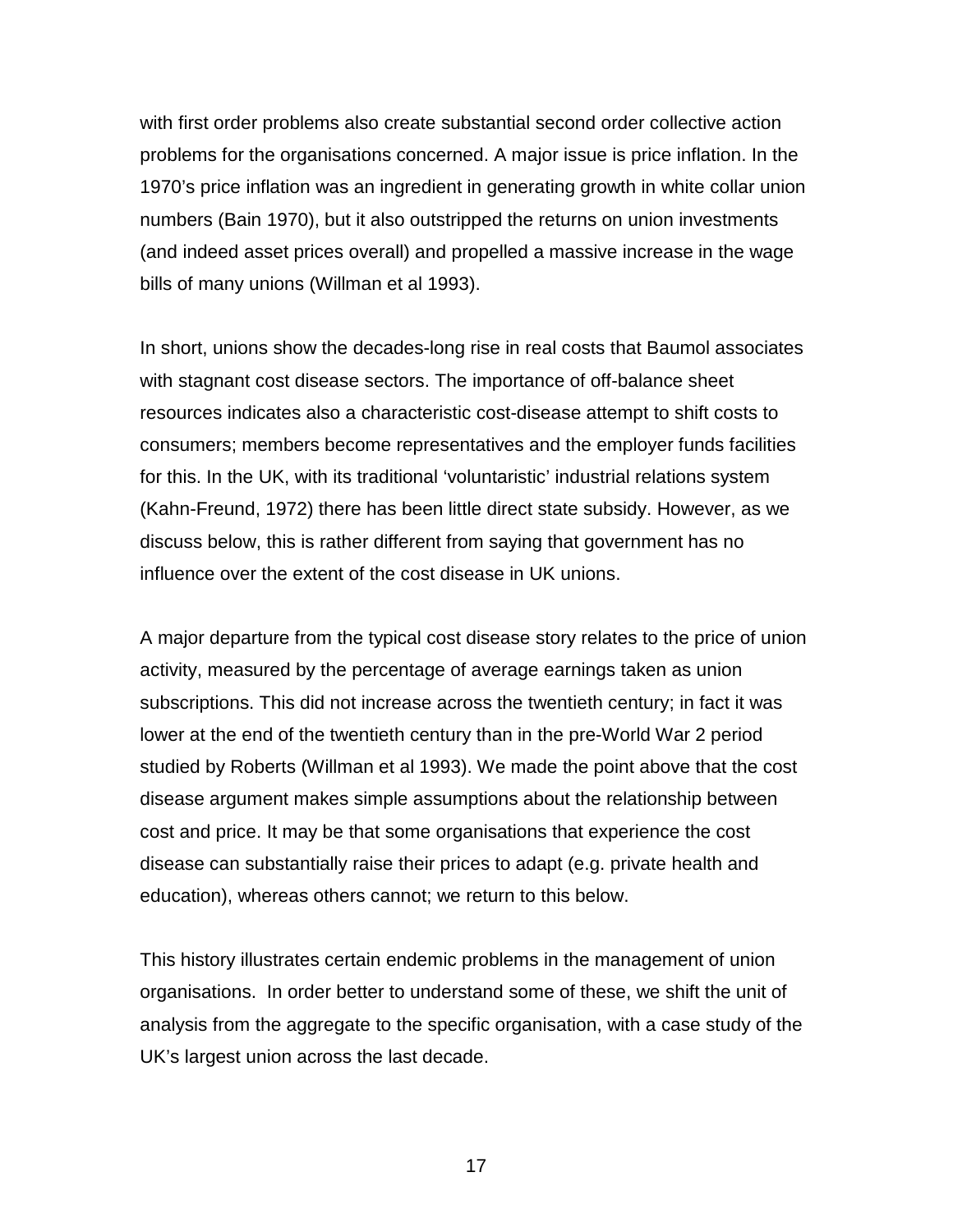#### 4. Unite; the union – A Case Study of Cost Disease Pressures

Unite was formed by merger or, more accurately, by a series of mergers and transfers of engagements of members. In 2001, two large, and mainly private sector unions Manufacturing Science and Finance (MSF) and the Amalgamated Electrical and Engineering Union (AEEU), merged to form AMICUS (not an acronym). In 2004, AMICUS absorbed two industrial unions, GPMU (printing) and UNIFi (finance); both of these were themselves the product of prior mergers. In 2007, Unite was formed when AMICUS itself merged with the largest general union, the Transport and General Workers' Union (TGWU). The result was formation of the then largest union in the statutory returns, accounting for over 25% of total union membership, and a substantially higher proportion of TUC membership in 2016. It runs both administratively and on a representational basis with a matrix structure, the two axes of which are geographical region and industry group.

As noted above, merger and transfer of engagements are the primary mechanisms driving membership concentration in UK unions. The motives for serial merging are complex but the trend is long term. Some mergers appear to be the result of financial fragility of one or more party, others are attempts to avoid or mitigate inter-union competition (Undy, 2008). Few have generated robust economies of scale in membership servicing that might alleviate secondorder problems (Aston 1987; Willman 1996), and one reason for this may be that many merger agreements tend to protect incumbent rights both to services to members on the one hand and to employment status for union officers on the other.

The on balance sheet performance of Unite is shown in Table 2, which uses Certification Office data. Since formation, membership has fallen by 34%, but subscription income *per member* has increased by 150% in nominal terms. Total income has increased by 63% and total expenditure by 74%. These figures are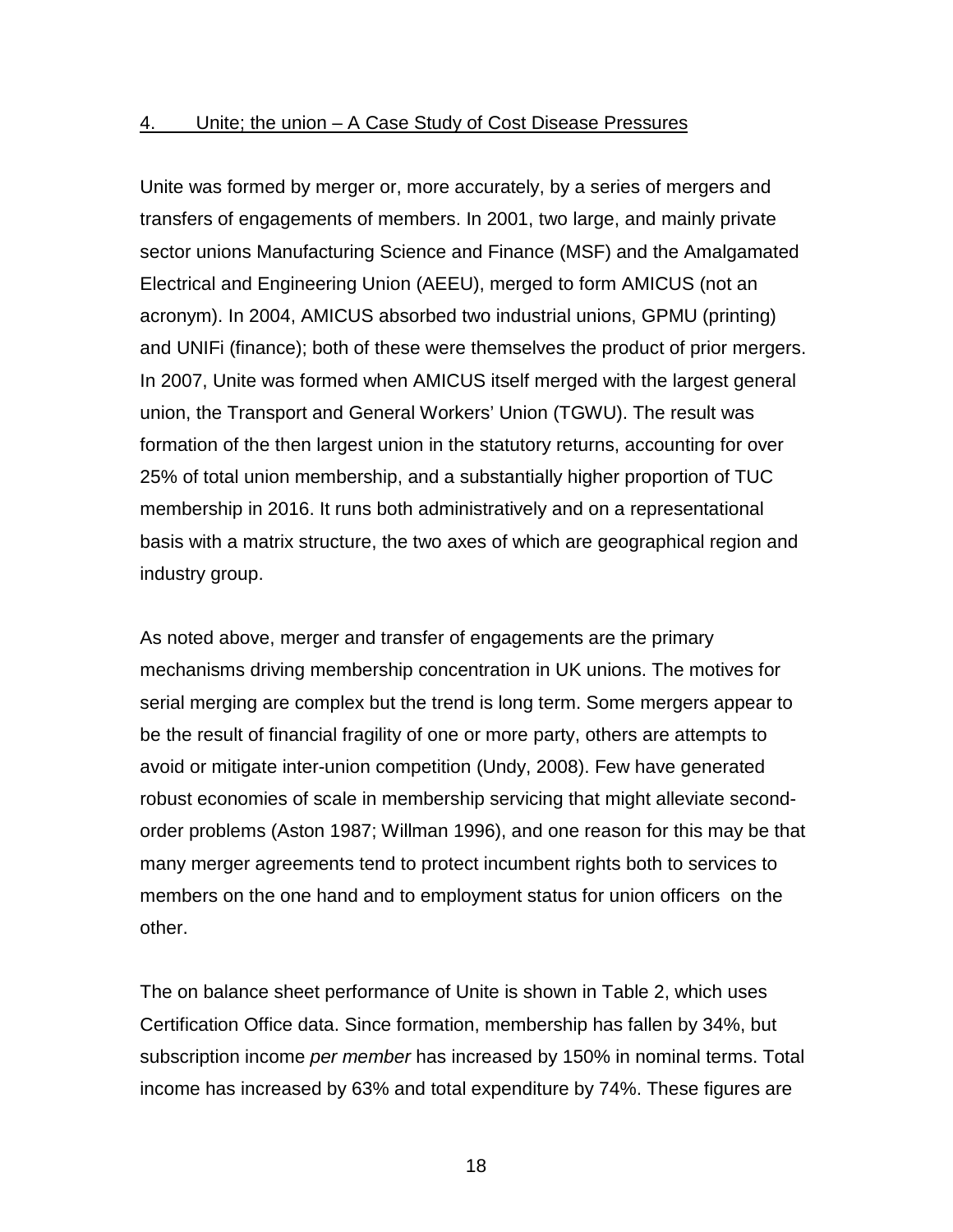consistent with cost disease pressures; expenditure rises require increased prices to a smaller number of members. There are substantial expenditure spikes during the period, particularly just after merger. For the period 2008-13, Unite had solvency <1, and this has affected the union's funds. Net worth declined to only 17% of its 2007 level by 2012, before recovering the following year. However, in 2013, the acid test ratio for the country's largest union stood at only 0.23, i.e. approximately 4 months of expenditure in reserve, and by no means all of this liquid. By the end of 2014, this figure had recovered to 0.94, i.e. approximately one year of expenditure in reserve. Because of changes to accounting standards, the later figures are not comparable.

#### **Table 2 about here**

That 66% of the original membership total would come to pay over 160% of the original income from members indicates robust willingness to pay for the union's services and by 2015 membership income was, unusually for a British union at the time, covering total expenditure. However, the expenditure spikes in Table 2 (which incidentally mirror those in the aggregate in Figure 2 above) led to a considerable depletion in union funds.

What might cause an expenditure spike for a union? Administrative expenditure dwarfs benefit expenditure and the largest expenditure items tend to be recurrent and relatively stable. Normally salaries and expenses of union staff are by far the largest item (about 48% for Unite at formation), followed by subsidies to branches (about 10% annually in Unite) then occupancy and office costs and property repairs. Unpredictable or non–recurrent items would normally relate to campaigns or disputes, involving legal and balloting costs, strike pay or additional conference expenses. On several measures, Unite has performed well in managing down fixed costs. Table 3 shows staff costs as a percentage of total revenue in the period since the merger. These have fallen by 9% in a decade, as the union has sought to integrate and consolidate its activities since the merger.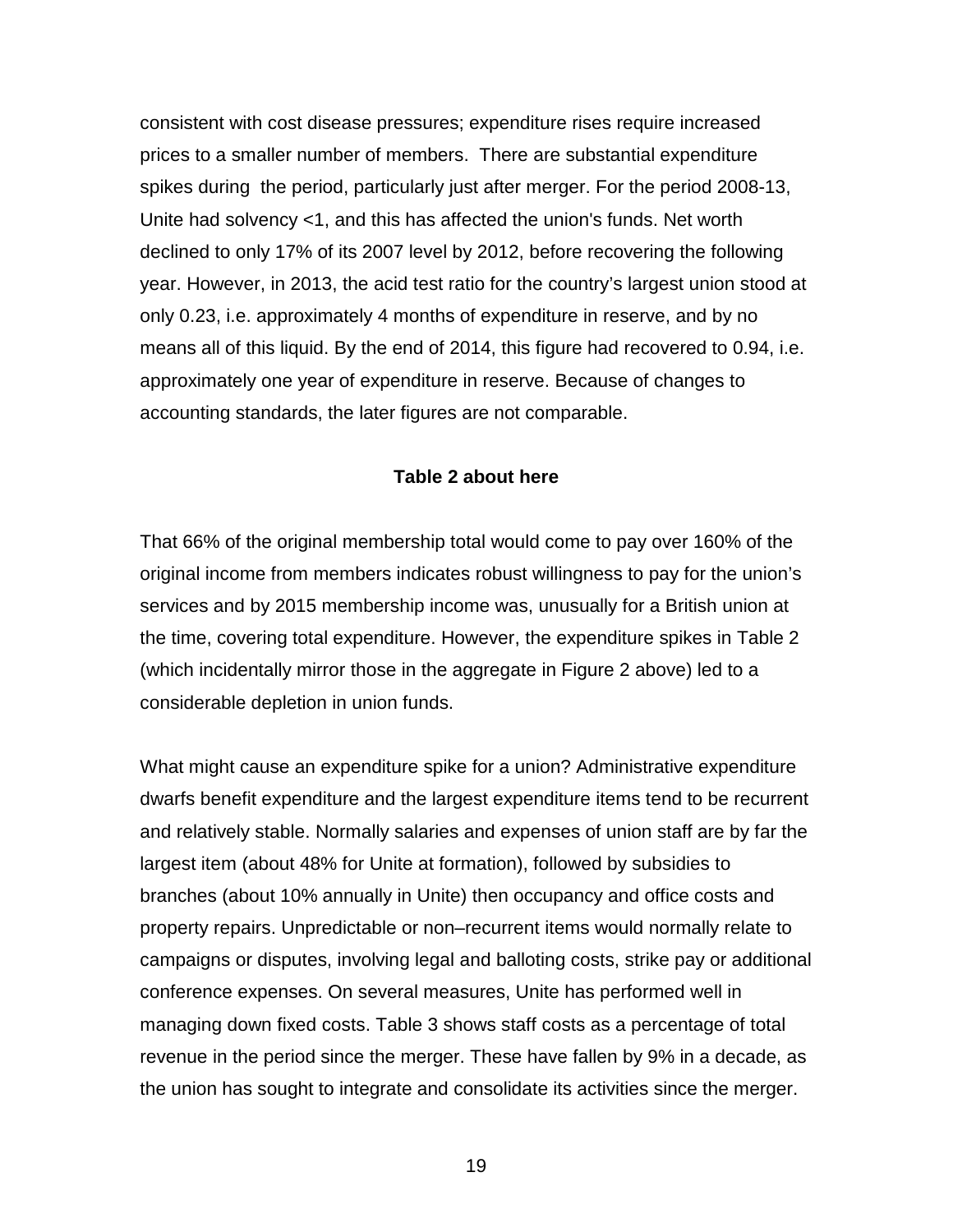However, this effort has been mitigated by other labour –related costs that show greater volatility.

In this case, Unite was financially badly hit by liabilities arising from its responsibility as an *employer*, specifically relating to actuarial losses on the final salary pension schemes covering union officials and staff. Over the period covered by Table 3 and in particular just after the merger, large losses of this sort were set against expenditure. Across the entire period, such losses were over £175 million net, set against the nominal funds loss in Table 2 of approximately £120 million to 2014-5.

These liabilities are not unique to Unite, or indeed even to unions as a whole. Pension fund deficits on final salary schemes, and the accounting rules for dealing with them, cover all employing organisations with funded schemes. However, there are particular vulnerabilities for unions. First, for financially fragile organisations, the absolute amounts involved can be very high, as the Unite case shows. Second, most unions have provided generous schemes to their own staff, mirroring their concern for many years that employers with whom they bargain should provide generous pensions. The third point is a matter of timing. Although it is difficult to get accurate figures, most current unions expanded their employment of officials in the 1970's and early 1980s, a time of widespread adoption of final salary schemes in the UK. From a cohort perspective the resultant liabilities are likely to peak in the current decade and the next, as staff retire and the contribution base shrinks.

The AR21 returns allow us to examine this phenomenon for Unite in more detail. Each return from a union must contain an FRS17 disclosure (subsequently FRS102). FRS17 was the Accounting Standard governing disclosure of the financial status of UK pension schemes, both defined benefit and defined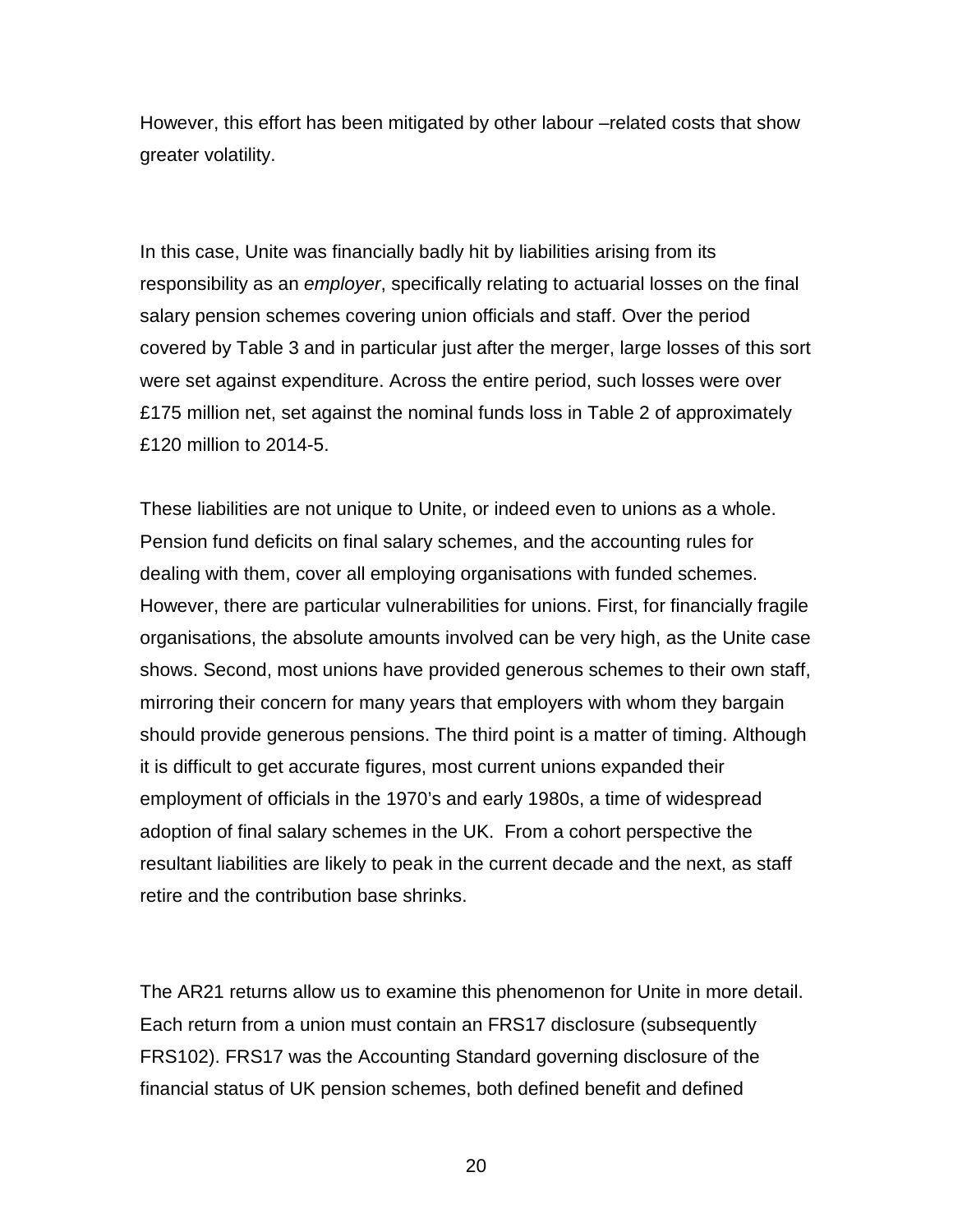contribution; increasingly, defined benefit schemes have proved difficult to fund. Each year, unions must disclose details of the assets and liabilities of their pension funds in the accounting period that the liabilities arise, and at the market price of the assets. Put simply, if the scheme's assets decrease, or the liabilities increase, this must show up as a charge in the income and expenditure statement for the union in the statutory return and the union may be required to indicate provisions for any shortfall in the scheme.

Unite at merger inherited five final salary pension schemes covering staff inherited from unions that had transferred members, assets and liabilities into the merged entity. Four of these schemes were in deficit at the merger. It also inherited some unfunded liabilities (i.e. commitments to pay pensions without any assets to back them).

Table 3 shows the data series. The overall pension liability increases rapidly between 2007 and 2009, as the value of the assets held by the five funds fell during the crash. They remained high while assets, particularly equities, recovered to 2013, indicating the increase in liabilities as the union sought to rationalise its employment base post-merger; many of these costs fell on the pension scheme. In 2012, the union consolidated its pension schemes from 5 to 2, presumably to generate administrative economies of scale, and Policy Conference that year passed a motion<sup>[7](#page-21-0)</sup> requiring control over the level of severance payments to staff. Pension deficits then began to fall, but remained substantial in 2016.

Pensions are deferred pay, i.e. a staff cost. Total pension liabilities do not show up in the expenditure statement, but the calculation of actuarial liabilities does. In Unite, these are charges on the general fund which produce the expenditure spikes in Table 2 (and, incidentally, in the aggregate expenditure data of Figures 2 and 3), and contribute also to the falls in the year end value of funds.

<span id="page-21-0"></span> <sup>7</sup> Policy Conference decisions, page 57. Unite website, initially accessed March 2016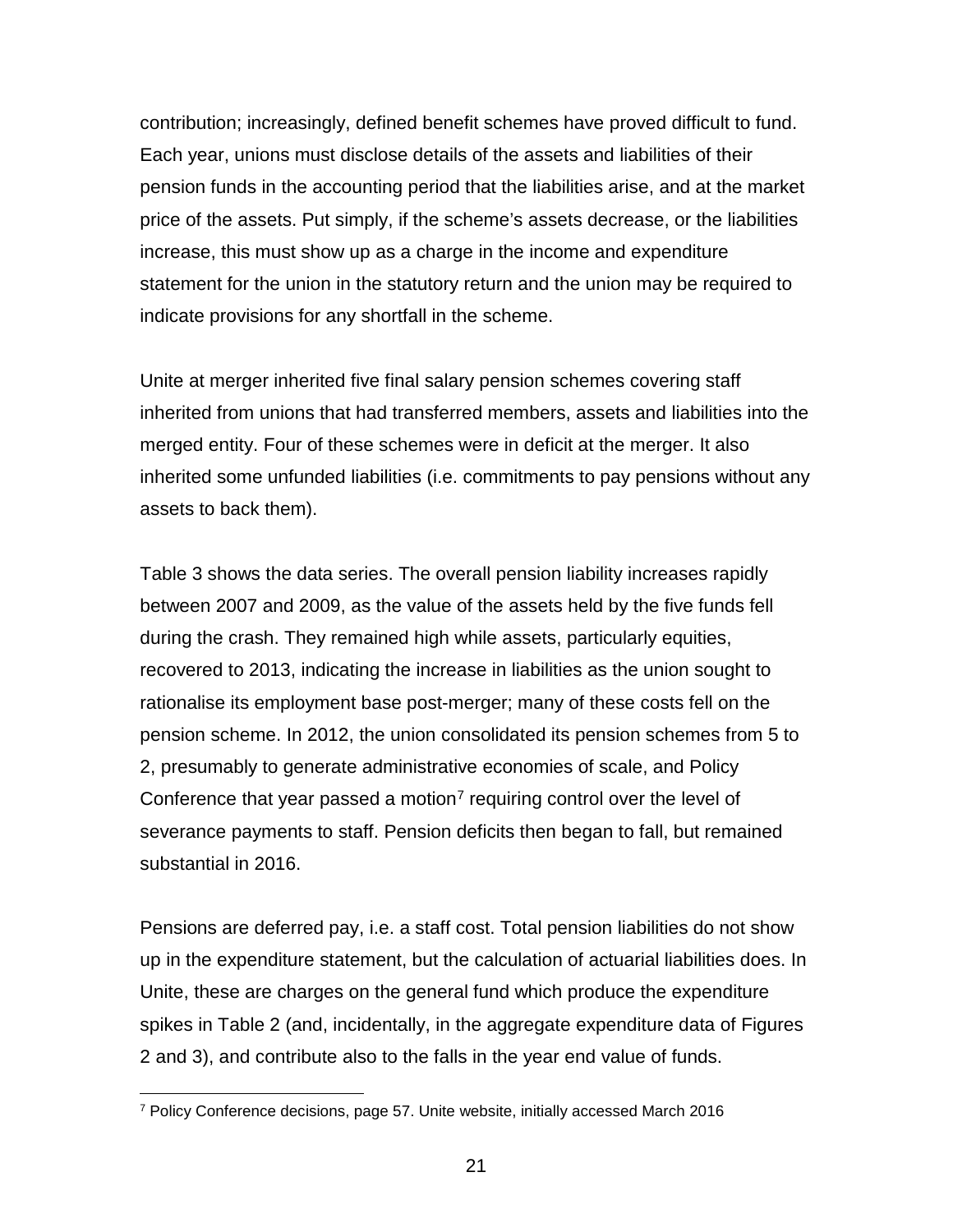The key points we would draw from this are as follows.

- 1. Unite shows several characteristics of an organisation subject to cost disease pressures, with real expenditure items difficult to control. As a result, Unite has put up prices. Table 2 shows income from members rising 63% in nominal terms while membership contracted by 34%. Given the fall in funds we described above, the union appears to have found the 'traditional' Roberts solution of covering revenue shortfalls with asset income not feasible.
- 2. Employment costs tend to turn into fixed costs for such organisations. In particular, the incidence of defined benefit pensions schemes and their liabilities, combined with mark to market accounting, as described above in FRS17, mean that union assets increasingly have to be used to fund pension fund deficits not regular items of current expenditure.
- 3. In the twenty-first century, this has caused unusual expenditure spikes for Unite which have been sufficiently large to affect the aggregate picture for UK unions. The cost disease model implies relentless creep of real costs, but here regulation of accounting standards has a more episodic effect.
- 4. Real revenue improvements are possible post-merger. Unite has managed nominal revenues up and employment costs down, but overall expenditure has proved difficult to control.

In summary, Baumol's cost disease approach explains Unite's financial performance in several respects. The union has coped almost heroically with the legacy effects of pension fund liabilities built up by its constituent elements mostly before its formation. Its staff cost percentage decrease is evidence of a successful post-merger integration process. But union prices to members have had to rise substantially as the expenditure base continues to rise while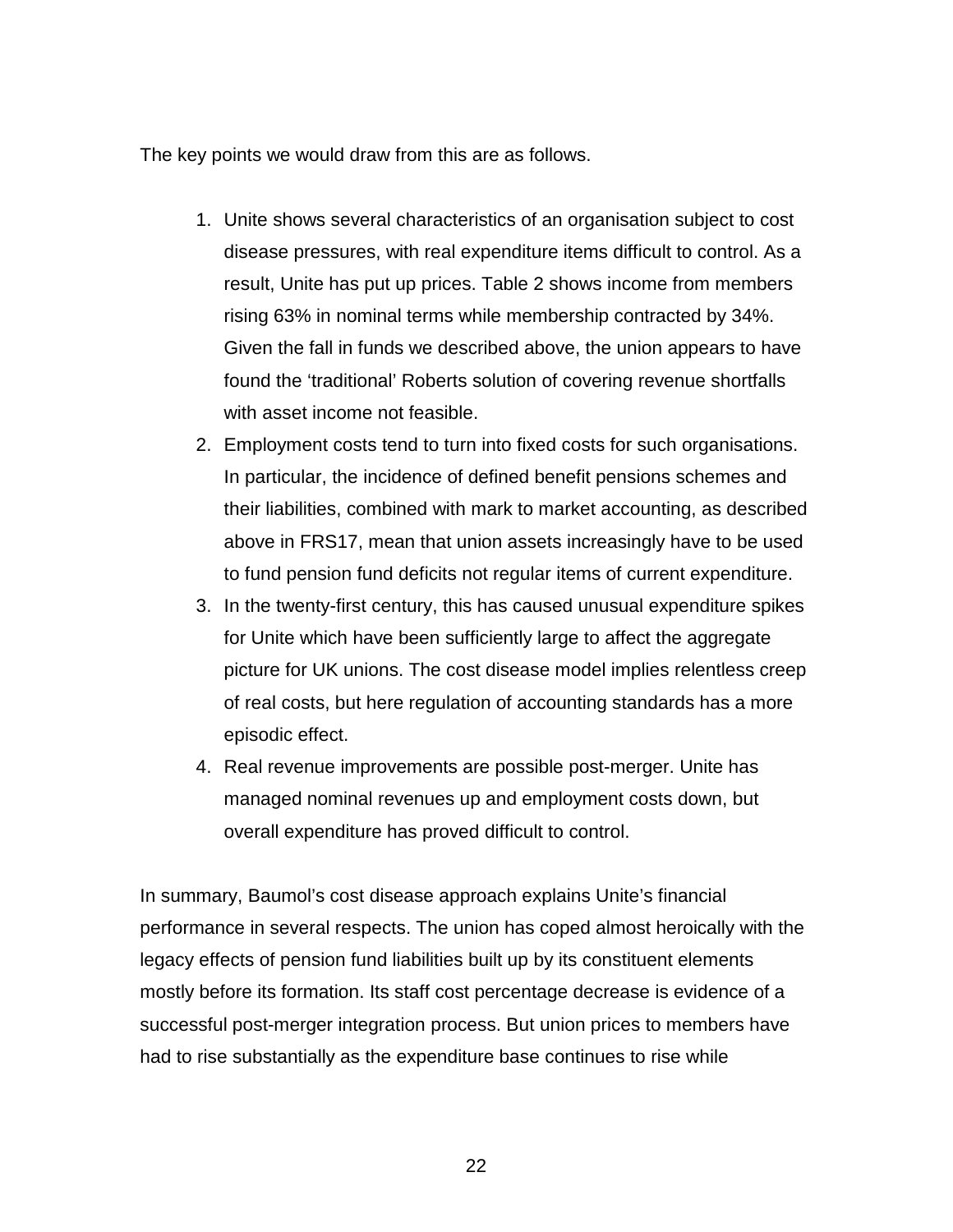membership falls. Although the change to accounting standards and mergers distort the series, its reserves have shrunk substantially.

#### 5. Discussion

In this paper, we have presented an analysis of the resource position facing UK unions in order to discuss strategic issues and options. In section 2, we argued that these resource issues could best be understood by seeing unions as subject to endemic cost disease pressures. In section 3, we used existing literature to argue that there are structural flaws in the collective action model used by UK unions in the aggregate. This model has, since the period of Roberts' analysis, relied on taking a broadly constant proportion of real earnings as income from members, and providing private as well as public goods to encourage membership growth. However, private goods are representative based, rather than benefits based, and depend on the solution to the second order collective action problem of how to provide the expected returns to members. Since 2008, both the aggregate picture and the case study of Unite show growth in income from members in excess of wage growth $8$ 

Empirically, the cost problem is that, because expenditure routinely exceeds income from members and rises in real terms, other income must secure solvency by filling the gap. Other income has been from investments and assets and the most pervasive story of the entire period since 1950 has been the erosion of the asset base in relation to expenditure. The costs of collective action fall to an unquantifiable degree on union balance sheets on the one hand and on

<span id="page-23-0"></span><sup>&</sup>lt;sup>8</sup> This is true even when Unite data are extracted from the aggregate picture.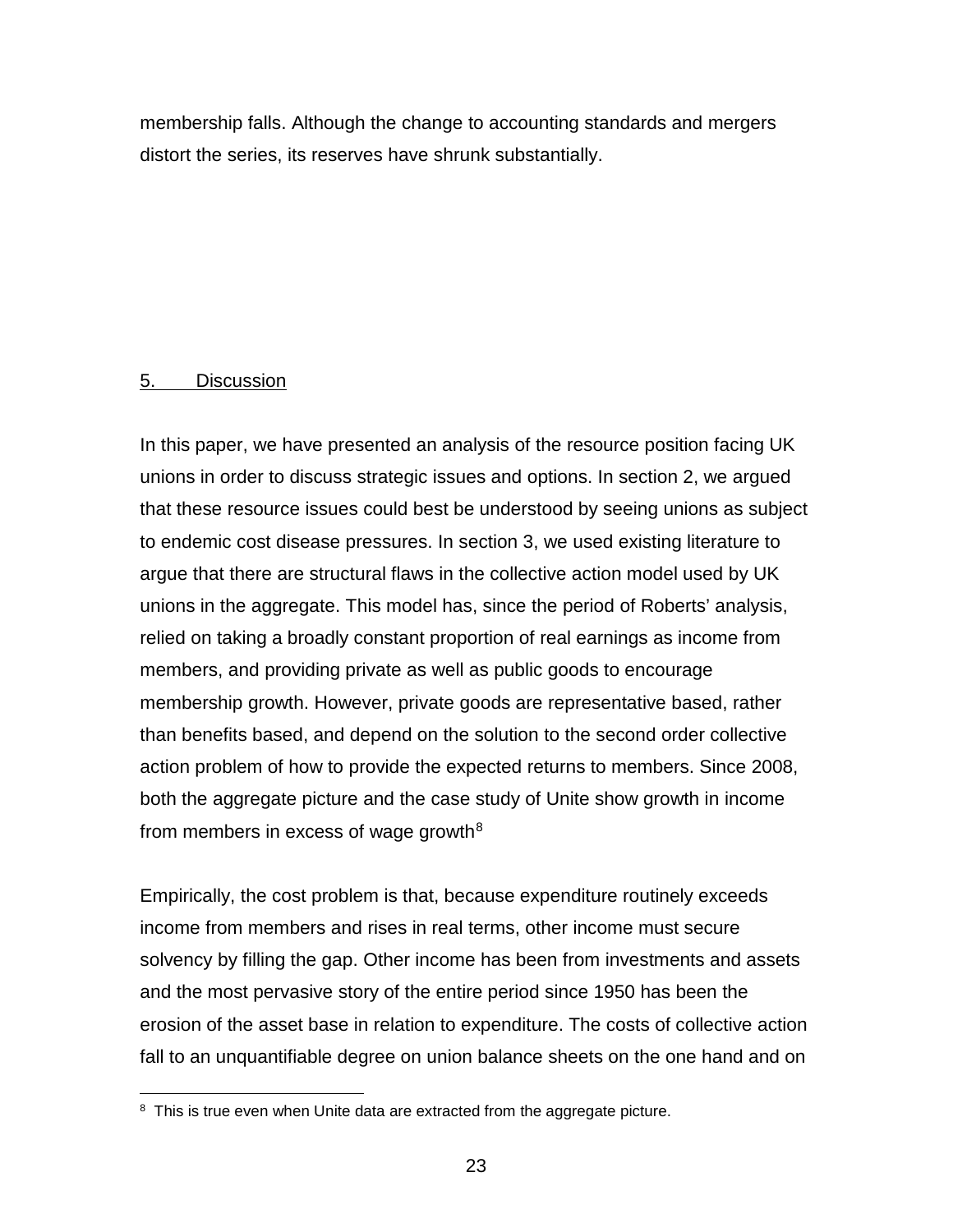members and their employees on the other. In theory, a union could exist entirely 'on balance sheet', in which case its costs would be substantial, or entirely 'off balance sheet', in which case employer subsidy and membership activity would support a very small union superstructure.

There are empirical examples in UK close to both conditions. In the 1980's the Inland Revenue Staff Federation (IRSF) decided to base its collective action strategy almost entirely on paid officials because of the opportunity costs of union activism for members on high pay. It funded this strategy both by raising subscriptions and by special levies on members to fund disputes (Willman et al, 1993; 101-21). At the other extreme, the shop floor bargaining practices in engineering described in the research papers for the Donovan Commission in the 1960's depict an industrial relations system operating almost without reference to a formal union structure. Throughout the 1970's and 1980's, the financial size of the main engineering union (then AUEW) was a fraction of the that of other unions with similar membership, since most of its activity was funded off balance sheet (Willman et al 1993; 154-70) So, there is substantial unobserved heterogeneity underneath the long run aggregate data but, in the aggregate, the current UK union business model can only work where union assets generate a continuous and sustainable revenue stream to subsidise collective action.

Section 3 also presented data that indicate union reserves are, in the second decade of the 21<sup>st</sup> century, so low that the risks associated with this model are high. Assets are historically low against real increases in expenditure, and cost pressures have turned into price increases. This has been a period of relatively low wage increases and may be anomalous, but from the Unite case, we can see the price elasticity of union membership being tested.

Unite has during its short life managed its labour costs down as a percentage of revenue. During much of the period since 2007, real wage growth has been low, affecting both union employee and union member earnings. However, these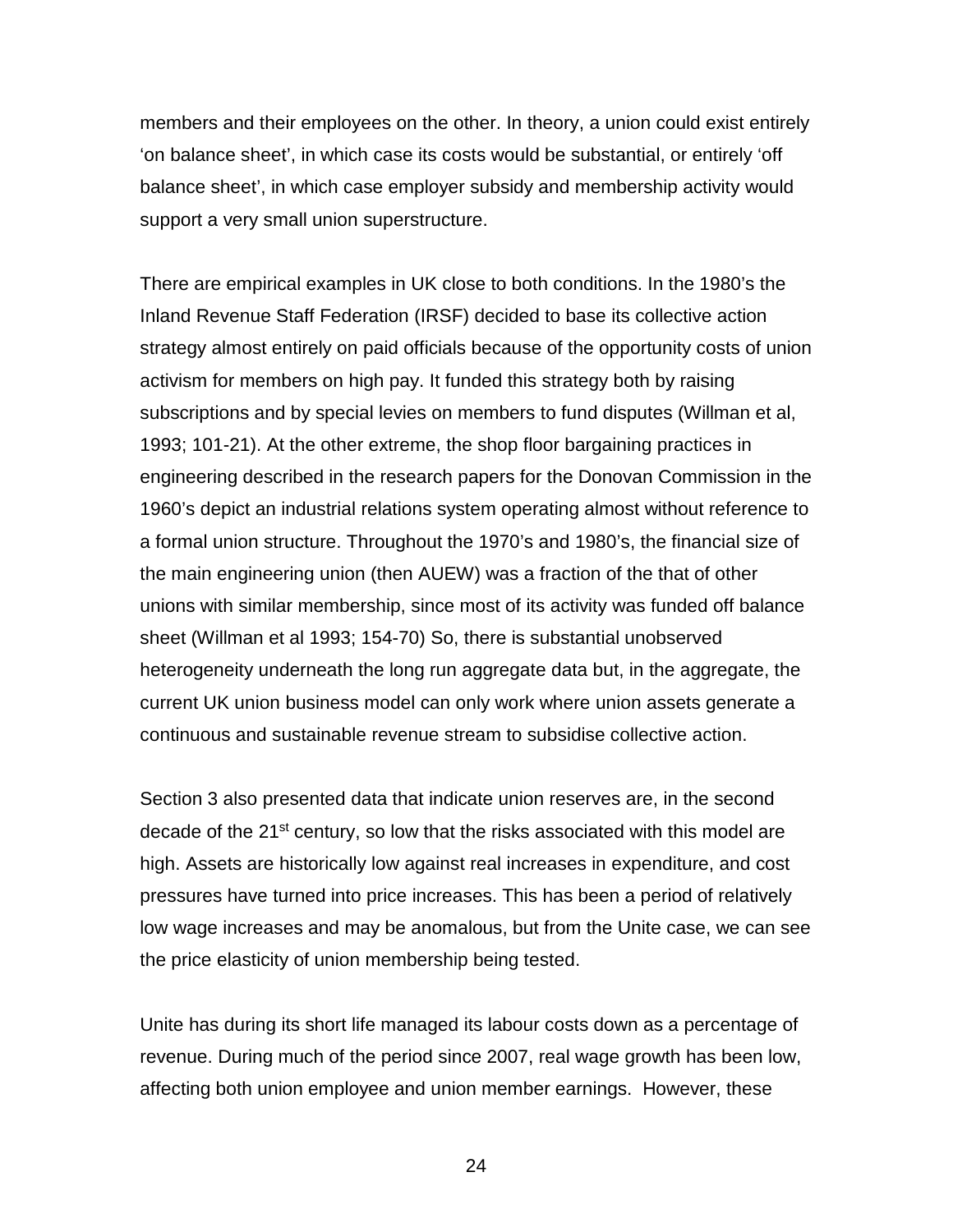efforts have been undermined by the legacy effects of pension liabilities and charges, which is to some extent exogenous; i.e. the pension liability impact is profoundly affected by the FRS17 reporting regulation requiring actuarial losses to be charged to expenditure. Unite was perhaps unfortunate in the timing; this set of regulations only became mandatory around the time of the merger. Without mark-to market accounting, the picture for Unite and for UK unions in the aggregate would be very different.

We would point to the interaction between endogenous and exogenous factors in union financial performance. By 'endogenous' we mean primarily the effectiveness of cost management strategies within unions; all experience cost disease pressures but some manage costs and revenues better than others. By 'exogenous' we refer to the factors over which the union has little or no control; for example the high tide of asset returns in the early 21<sup>st</sup> century benefitted most unions, and the crash reversed much of this gain. Government regulation of unions may impose substantial costs, and unions will find it difficult to raise real income levels above expenditure when members' wages are flat in real terms.

Endogenous and exogenous factors may interact, and not only for Unite. Many unions in the UK benefited in the same period from government funding under the 'Union Modernisation Fund' designed to improve 'organisational effectiveness' – often focused on costs – by introducing management techniques (Stuart et al. 2010). For example, several unions introduced 'balanced scorecard' performance measurement approaches<sup>[9](#page-25-0)</sup>. However, other government actions, such as the passing of the 2016 Trade Union Act, tend to raise union costs. Many UK unions opposed the Act mainly as an interference with rights to strike and union democracy, but measures in the Act to regulate balloting frequency and majorities also have a substantial influence on costs. For example, in the period before the Act, Unite spent approximately £1 million annually on non-strike

<span id="page-25-0"></span> <sup>9</sup> The first named author was involved in doing so under this scheme in a large retail union, the Union of Shop, Distributive and Allied Workers.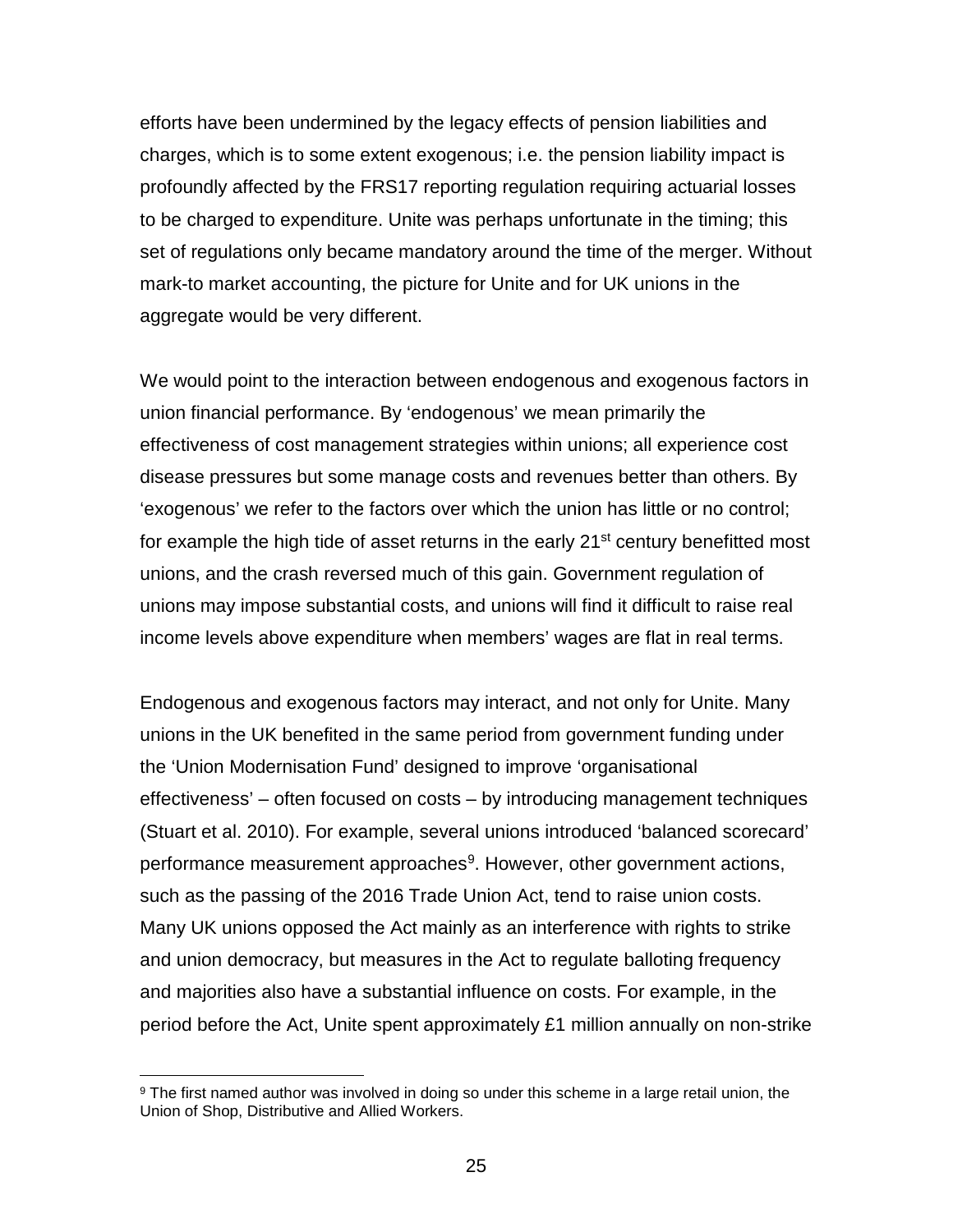(i.e. election) ballots. In addition items discussed during the Act's passage both to remove deduction of members' subscription from salary and to regulate union facilities in the public sector would have a substantial impact on the aggregate cost picture.

## 6. Conclusion

The key argument of this paper is that UK unions are, in Baumol's terminology, a type of 'stagnant' sector service, characterised by high levels of labour input, low productivity growth and remorseless cost disease pressures. We conclude by looking through this lens at the options available to unions to improve their financial position.

In the other sectors characterised by such economic features, such as health, education and the performing arts, the solutions to organisational survival take at least two forms; first, convincing customers to devote a greater proportion of their total expenditure to the service in question and, second, securing state funding or private endowment to subsidise operational activities; they are not mutually exclusive. They may not seem at first sight relevant to unions, but we suggest that they are.

For UK unions, as we noted, addressing the first option means exploring the price elasticity of demand for union membership. Since Roberts' early analysis, UK unions have taken a very small (< 1.0%) fraction of UK average earnings as subscription income and, even within this narrow 1% band, there is no clear sign of increase. Currently (2017 data), the percentage is less than 0.5%. An argument has been made that inter-union competition has caused a race to the bottom in terms of union membership pricing, but as the number of unions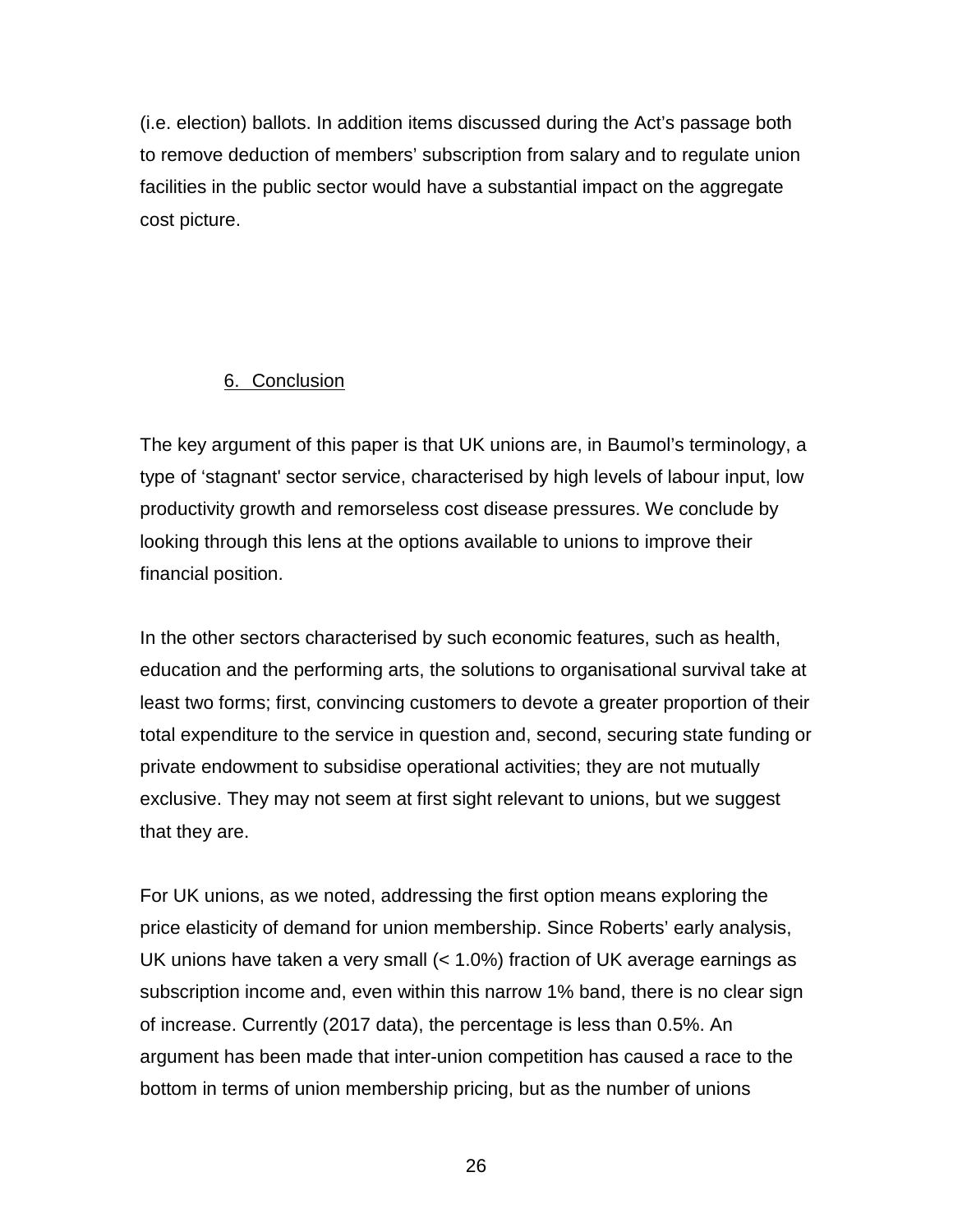diminishes and membership concentration increases the competitive pressures between unions must diminish and the possibilities of price coordination increase. British unions may need to test out members' willingness to pay higher subscriptions (as a percentage of earnings) than has historically been the case. However, this raises the prospect of higher non-membership for employees and the development of forms of non-union voice by employers; both are rising in the UK (Bryson and Gomez, 2005; Willman et al, 2014).

The second option, securing state or private subsidy, may also seem less relevant for unions than it is, say, for performing arts. Nevertheless, the key insight here is that the behaviour of public actors (government, specifically legislators) and private ones (specifically unionised employers) are sources of subsidy for collective action. The content of employment and industrial relations legislation has a substantial impact not only on union rights but on union costs. Unions have always sought legislation to enhance union rights but perhaps have not focused as much on the second order collective action effects of legislation. On the other hand, the contribution of employers through provision (or concession) of union facilities has historically been very important to union viability in financial terms. The evidence available is that it has been in decline for some time, and that this has increased the second order problems on union balance sheets.

Further comparative research on union business models may take this story further. Unions in both USA and Germany, for example, pursue the first approach by taking a higher percentage of members' earnings as subscriptions. In France, revenue from members is less important compared to government payments to unions for certain activities. These considerations are important but go beyond the scope of this paper.

The third and most radical solution to the cost disease situation is to cease to be a stagnant sector service. To illustrate, consider Baumol's favourite example -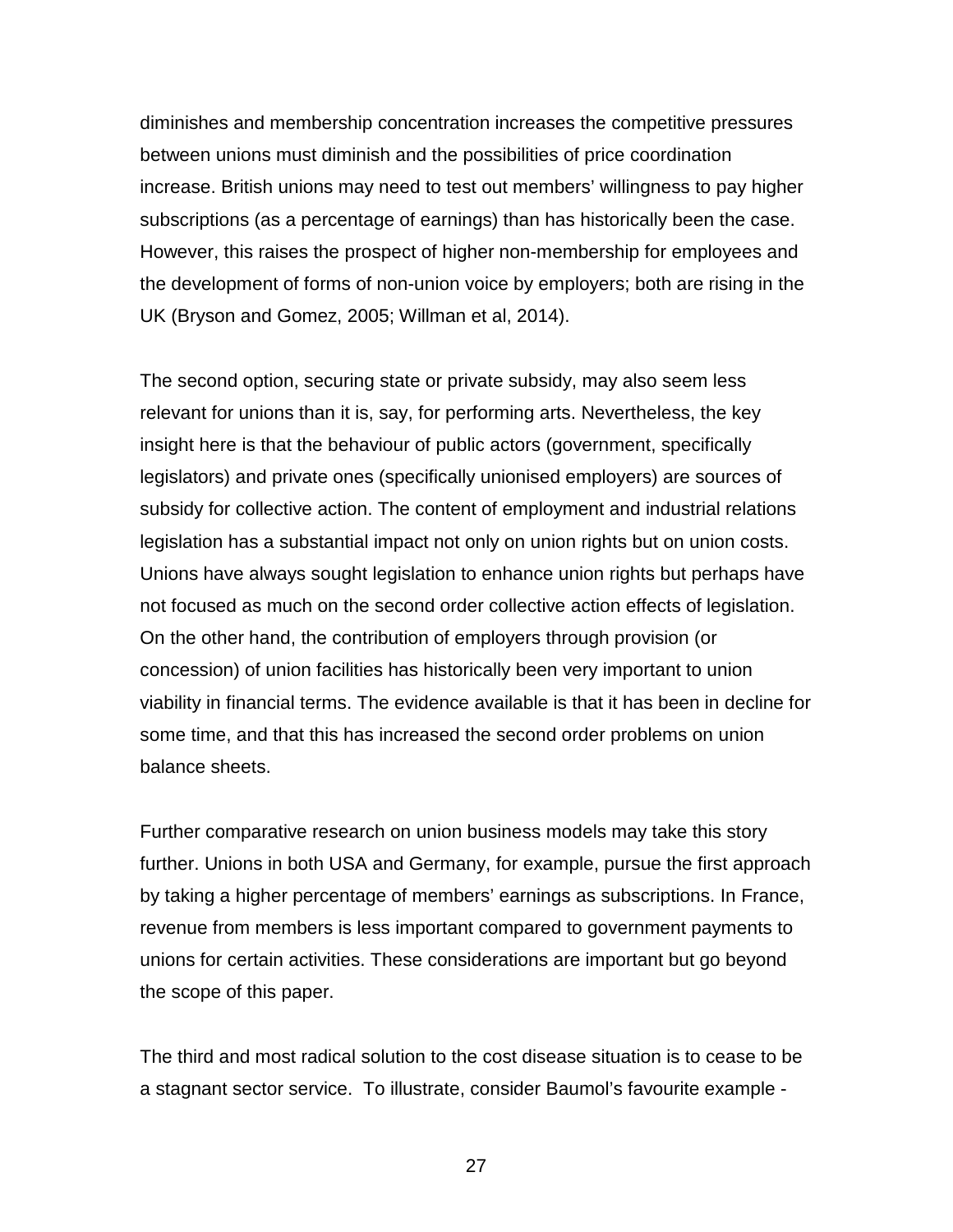the cost of hearing a Mozart quartet. This may remain high to experience as live music. But the cost for most who listen in the twenty first century is asymptotic to zero when the music is streamed or downloaded. Digitised access to health and education have been held to offer similar cost disease solutions. In the sphere of collective action, there are examples of the use of digital technologies to reduce collective action costs in both UK and USA (Bryson et al 2010; Economist; 2018). In many cases, the most prominent in the UK being the Independent Workers' Union of Great Britain, these are associated with attempts at collective organisation in the gig economy.

The key point here is that these attempts often have different revenue sources (e.g. crowdfunding not subscription), different cost bases (apps not labour) and asset structures (almost none). They thus avoid the cost disease problems that currently affect UK unions. A key strategic issue, which must remain speculation for now, is whether existing unions could adapt through radical organisational change, or whether new entrant organisations will supplant them.

In summary, then, the cost disease framework implies strategic options for union financial revitalisation centred on the resolution of a century-old problem for UK unions. Roberts first identified that asset income was central to union survival. We have argued that this arose from the central cost disease problem. Currently, asset reserves are at a historical low. The cost disease problem will need urgently to be addressed and the strategic options are clear.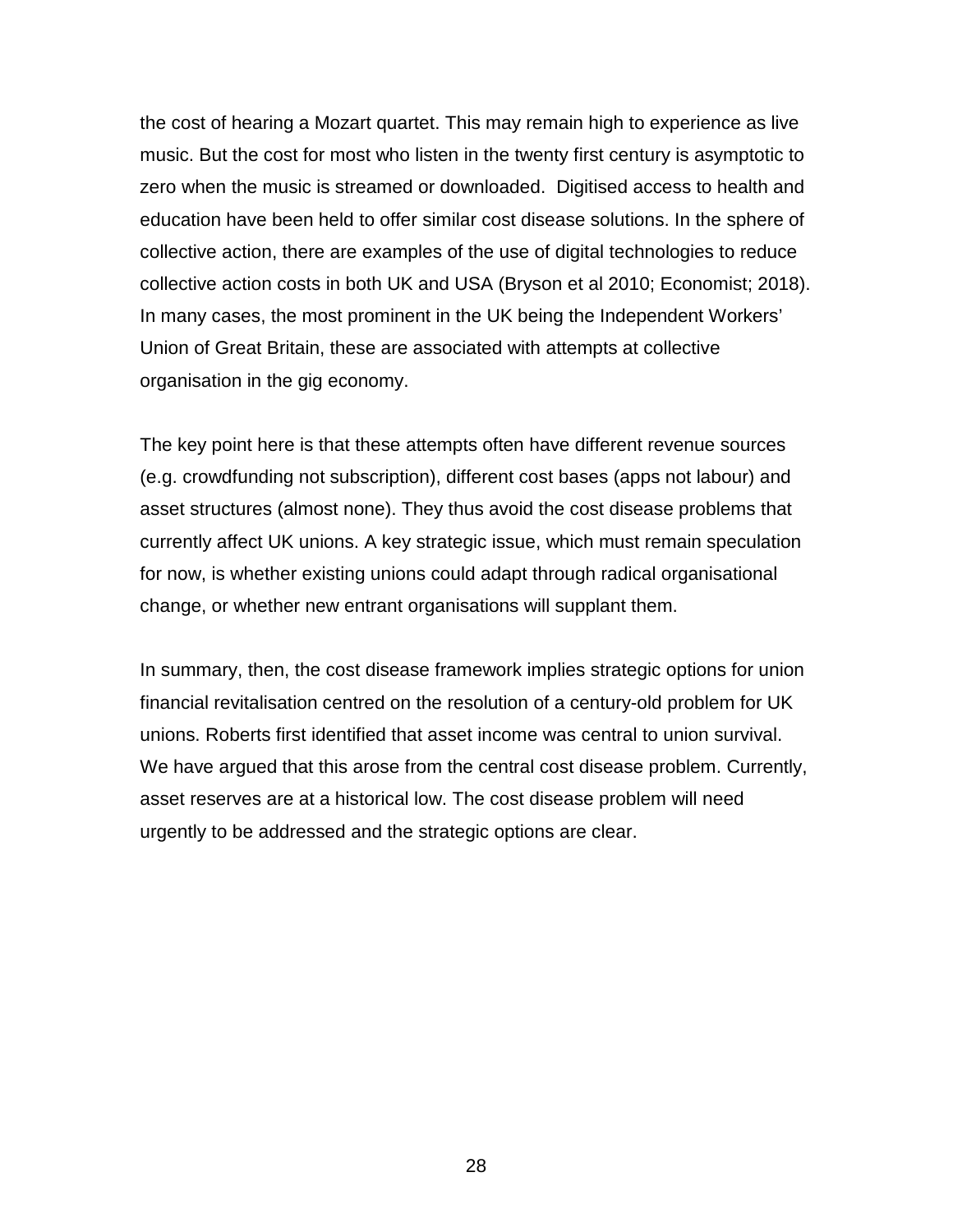## References

Aston, B. (1987) "Trade union mergers in Britain, 1950-82", unpublished PhD thesis, London School of Economics.

Baumol, W.J. (2012) *The Cost Disease; Why Computers get Cheaper and Health Care Doesn't,* New Haven, Yale University Press.

Baumol, W.J. and Bowen, W.G. (1966) *Performing Arts; The Economic Dilemma,*  Cambridge, MIT Press

Bain, G.S (1970) *The Growth of White Collar Unionism,* Oxford University Press.

Blanchflower, D. and Bryson, A. (2004) "What effects do unions have on wages now?" *Journal of Labor Research,* 25, 3, p383-414.

Booth, A. (1984) "A public choice model of trade union behaviour and membership" *Economic Journal,* 94, 4, p883-96.

Booth, A. (1985) "The free rider problem and a social action theory of trade union membership" *Quarterly Journal of Economics,* 99, p253-61.

Bryson, A.,Gomez,R. and Willman, P.(2010) "Online Social Networking and Trade Union Membership" *Labor History* 51, 1. p41-53

Breda, A., Bryson, A. and Forth, J. (2016) "Competition and Productivity; The case of union locals" working paper, University College London.

Brown, W.B., Bryson, A., Forth, J. and Whitfield, K. (eds) (2009) *The Evolution of the Modern Workplace,* Cambridge, Cambridge University Press.

Bryson, A. and Gomez, R. (2005) "Why have workers stopped joining unions? Accounting for the rise in never membership in Britain" *British Journal of Industrial Relations,* 43, 1, p67-82

Bryson, Willman, Gomez, Kretschmer (2014)"The Comparative Advantage of Non-Union Voice in Britain, 1980-2004", Industrial Relations, Vol 52 no.1 2013, p26-52.

Buchanan, R. (1981) "Union Concentration and the Largest Unions" *British Journal of Industrial Relations*, 19 2, pp232-7.

Certification Officer. *Annual Report of the Certification Officer.* London, HMSO, various years.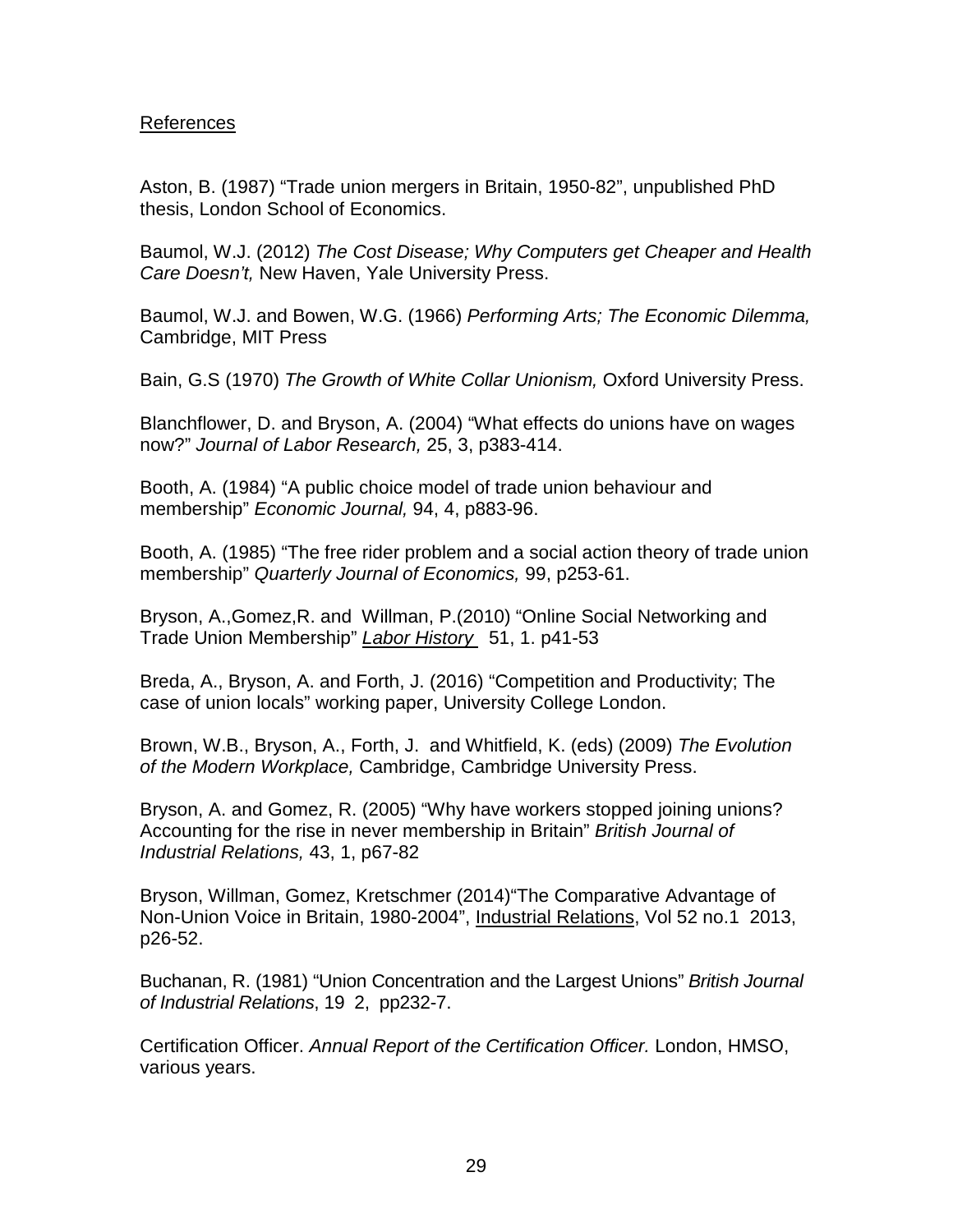Economist (2018) *Briefing: Technology may help to revise organized labour* 15th November Issue.

Elster, J. (1989) *The Cement of Society.* Cambridge, Cambridge University Press.

Fiorito, J., P. Jarley, and J. T. Delaney (1995) "National Union Effectiveness in Organizing; Measures and Influences*." Industrial and Labor Relations Review* Vol. 48 No. 3 pp 613-635.

Flanagan, R. (2012) *The Perilous Life of Symphony Orchestras,* New Haven, Yale U.P.

Forth J. and Millward N. (2002) "Union effects on pay levels in Britain", *Labour Economics*, Vol. 9, No. 4: pp.547-562.

Freeman, R. and J. Medoff (1984); *What Do Unions Do?,* New York: Basic Books

Geroski, P. (2001) "Explaining the niche overlaps between organisational ecology and industrial economics" *Industrial and Corporate Change* 10, 2, p507- 40

Gomez, R., A. Bryson and P. Willman (2010) "Voice Transformation: The Shift from Union to Non-Union Voice in Britain" in *Oxford Handbook of Participation in Organisations* , (ed) Wilkinson et al., Oxford University Press, 2010

Hannan, M. T. and Freeman, J. (1987) "The ecology of organisational founding; American labor unions 1836-1985 *American Journal of Sociology,* 92, 4, p910- 43

Hirschman, A. (1970) *Exit, Voice and Loyalty.* Cambridge, Harvard University **Press** 

Kahn-Freund, O (1972) *Labour and the Law,* Oxford, Blackwell.

Kelly, J. (1998) *Rethinking Industrial Relations,* London, Routledge.

Latta, G. (1972) "Trade Union Finances", *British Journal of Industrial Relations,* 10 2.

Millward, N., Bryson, A., and Forth, J. (2000) *All Change at Work,* Routledge, London.

Olson, M. (1965) *The Logic of Collective Action; Public Goods and the Theory of Groups,* Cambridge, Harvard University Press.

Pencavel, J. 1971. "The Demand for Union Services; An Exercise" *Industrial and Labor Relations Review,* 24, 2, pp180-190.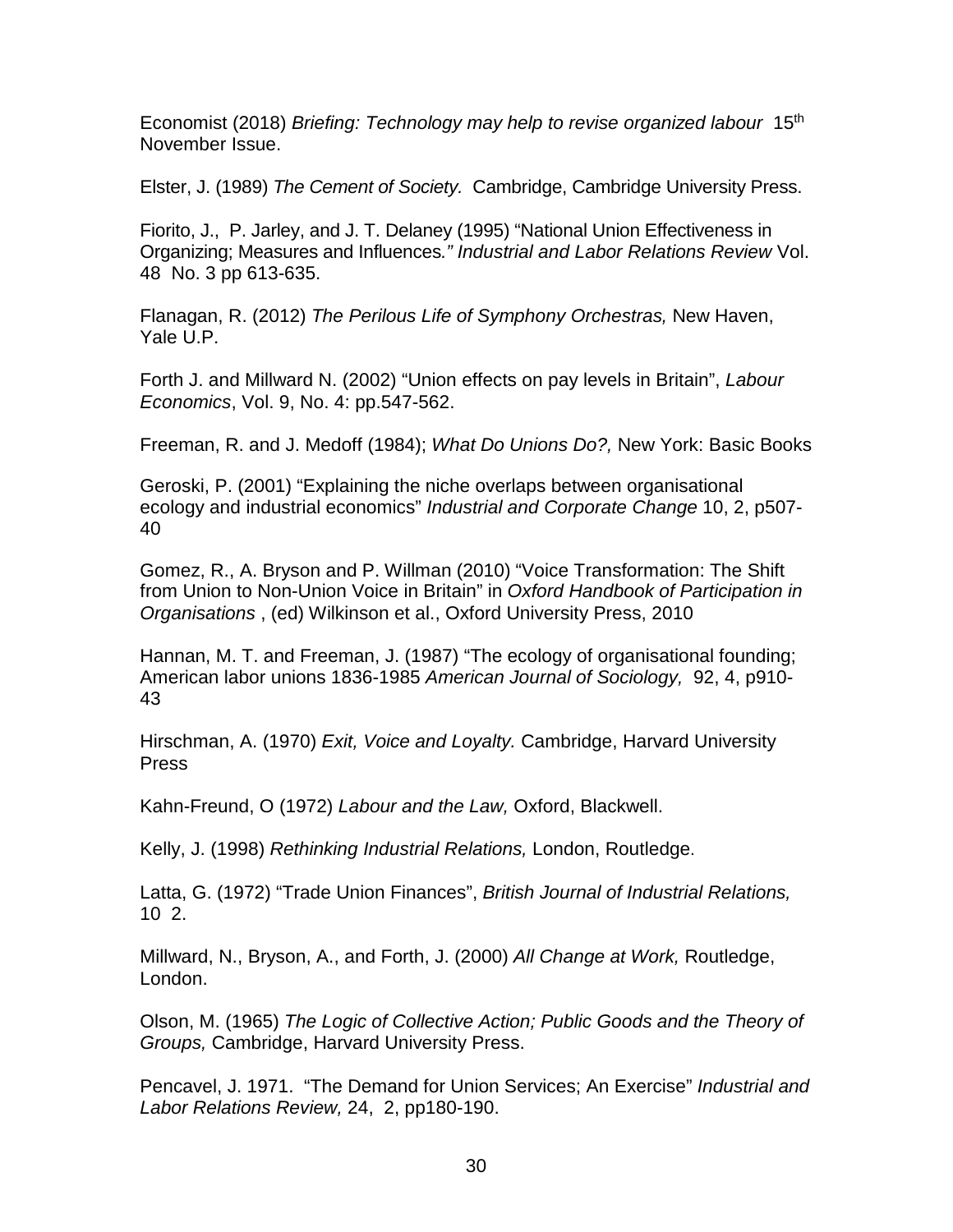Roberts, B. C. 1956. *Trade Union Government and Administration* London: Bell and Sons.

Stuart, M., Lucio, M, Tomlinson, J. and Perret, R. (2010) *Union Modernisation Fund; Final Evaluation Report,* Employment Relations Research Series, WP 111 University of Leeds, CERIC.

Undy, R. (2008) *Trade Union Merger Strategies*, Oxford University Press

Webb, S. and Webb, B. (1907.) *The History of Trade Unionism.* London: Longman Green and Co.

Willman, P. (1996) "Merger propensity and merger outcomes among UK unions, 1986-95." *Industrial Relations Journal*, Vol. 27, No, 4 pp. 331-9

Willman, P. (2004) "Structuring unions; the administrative rationality of collective action." In John Kelly and Paul Willman, eds. *Union Organization and Activity.* London: Routledge, p. 73-89.

Willman, P. and A. Bryson (2009), "Accounting for Collective Action; Resource Acquisition and Mobilisation in UK Unions*", Advances in Industrial Relations*, 16, p23-50.

Willman, P., T. J. Morris and B. Aston. (1993) *Union Business; Trade Union Organization and Financial Reform in the Thatcher Years*. Cambridge: Cambridge University Press, 1993.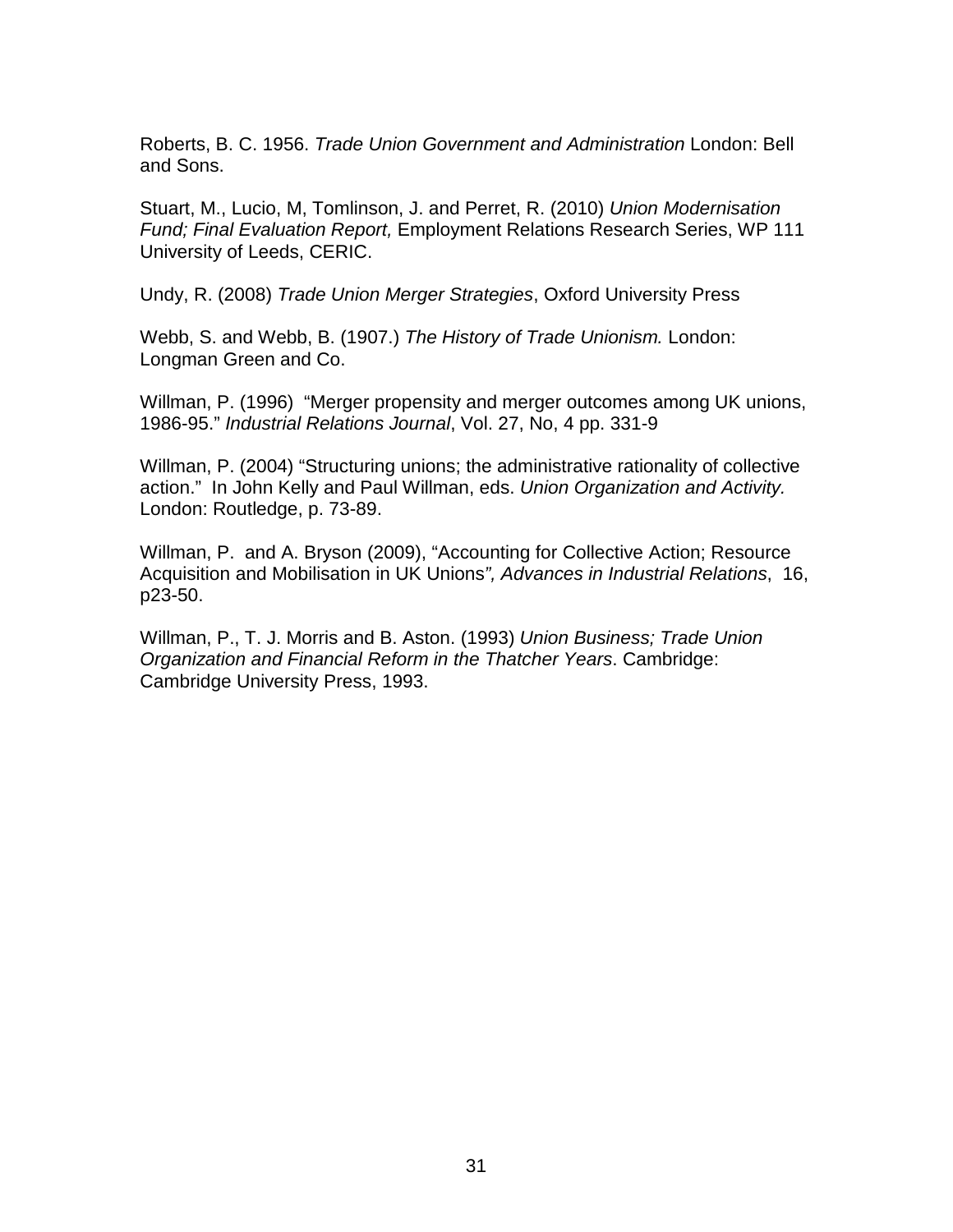|                                                                  | 1984        | 1990        | 1998         | 2004     | 2011 |
|------------------------------------------------------------------|-------------|-------------|--------------|----------|------|
| Any recognized unions                                            | 66          | 53          | 41           | 38       | 36   |
| Where unions are<br>recognized:                                  |             |             |              |          |      |
| Check-off                                                        | 80          | 86          | 75           | 75       | 80   |
| Managers require or<br>strongly<br>recommend union<br>membership | 58          | 42          | 22           |          | ٠.   |
| Managers in favour<br>of union<br>membership                     |             |             | 62           | 65       | 63   |
| Any on-site union<br>representatives                             | 83          | 72          | 69           | 62       | 63   |
| Index 1 (mean)<br>Index 2 (mean)                                 | 2.20<br>. . | 2.02<br>. . | 1.63<br>2.07 | <br>2.03 | 2.06 |

## **Table 1: The Distribution of Off-balance Sheet Support for Unions, 1984- 2011**

Bases: row 1: all establishments with 25 or more employees; row 2: those establishments with 25 or more employees that recognize at least one trade union.

Source: Workplace Employment Relations Survey (WERS) series.

Note: Figures are cell percentages, with means presented in the final rows. Each index is computed as the mean of the three binary (0,1) variables shown above it in the table, computed only among workplaces where unions are recognized. The question asking whether 'managers require or strongly recommend union membership' was discontinued after the 1998 WERS, following the introduction of a new question asking whether 'managers are in favour of union membership'.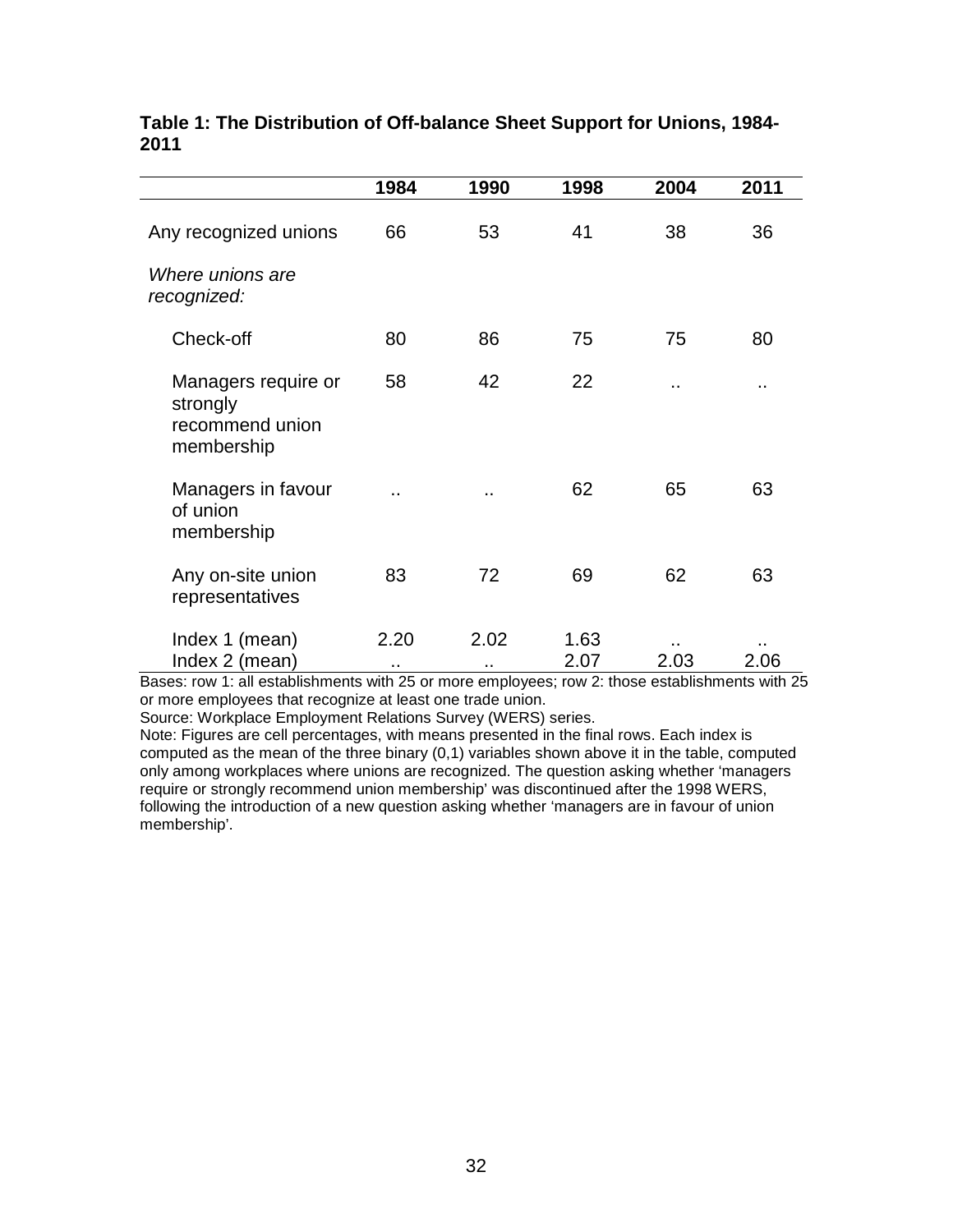| Year                   | <b>Members</b> | <b>Income</b><br>from<br>members<br>(£000s) | Total<br>income<br>(£000s) | Total<br>expenditure<br>(£000s) | Year<br>end<br>funds<br>(£000s) | Income from<br>members,<br>per member<br>(f) | Solvency<br>(income/<br>expenditure) | <b>Acid test</b><br>ratio<br>(funds/<br>expenditure) |
|------------------------|----------------|---------------------------------------------|----------------------------|---------------------------------|---------------------------------|----------------------------------------------|--------------------------------------|------------------------------------------------------|
| 2007/8                 | 1952226        | 102341                                      | 112499                     | 100908                          | 240580                          | 52                                           | 1.11                                 | 2.38                                                 |
| 2008/9                 | 1635483        | 149053                                      | 151298                     | 213319                          | 175559                          | 91                                           | 0.71                                 | 0.82                                                 |
| 2009/10                | 1572995        | 146689                                      | 151834                     | 226976                          | 103417                          | 93                                           | 0.67                                 | 0.46                                                 |
| 2010/11                | 1515206        | 152489                                      | 163000                     | 187758                          | 78659                           | 101                                          | 0.87                                 | 0.42                                                 |
| 2011/12                | 1510026        | 143323                                      | 156880                     | 174470                          | 61069                           | 95                                           | 0.90                                 | 0.35                                                 |
| 2012/3                 | 1424303        | 151302                                      | 164391                     | 183516                          | 41944                           | 106                                          | 0.90                                 | 0.23                                                 |
| 2013/4                 | 1405071        | 151136                                      | 167216                     | 131149                          | 78011                           | 108                                          | 1.28                                 | 0.59                                                 |
| 2014/5                 | 1405838        | 158633                                      | 172003                     | 129945                          | 122474                          | 113                                          | 1.32                                 | 0.94                                                 |
| 2015/6                 | 1382126        | 163381                                      | 176652                     | 132476                          | 196644*                         | 118                                          | 1.33                                 | 1.48                                                 |
| 2016/7**               | 1282671        | 166620                                      | 183333                     | 175367                          | 205110                          | 130                                          | 1.05                                 | 1.17                                                 |
| % change,<br>2007-2016 | $-34%$         | $+63%$                                      | $+63%$                     | $+74%$                          | $-15%$                          | +150%                                        |                                      |                                                      |

## **Table 2: Unite Annual Returns, 2007/8-2016/17**

Source; Certification Office Returns

Note: 1. Unite returns are for the years ending 31 December in the first mentioned year. All values are nominal.

\*an accounting change inflates year end funds from 2015/6 for all reporting unions

\*\*On 1/1/17 Unite absorbed a construction union, UCATT, with net assets of approximately £1.6

million, including substantial pension liabilities but enabling several property sales.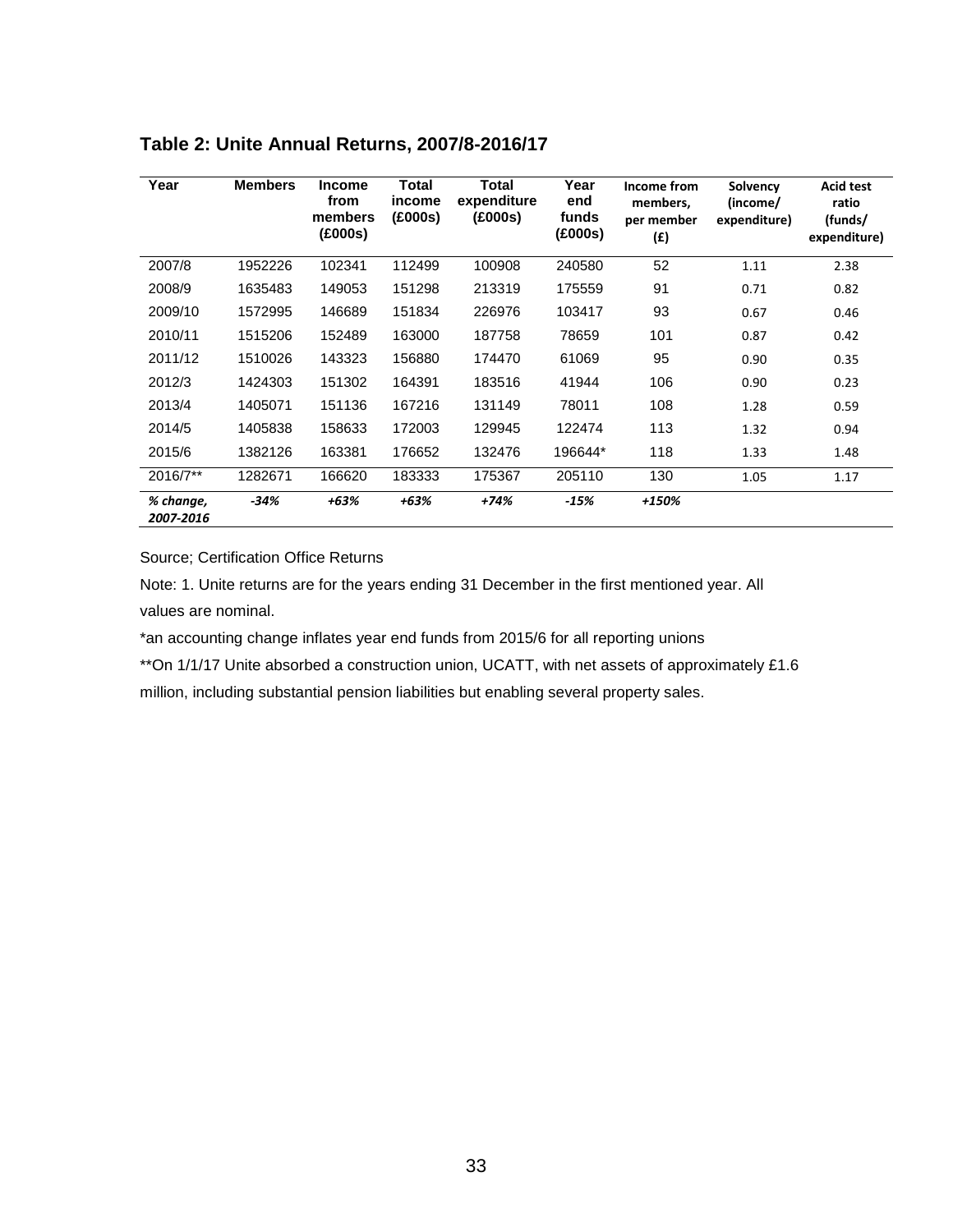## **Table 3**

| Year  | Staff costs*   | <b>Actuarial Loss**</b> | Liabilities*** |
|-------|----------------|-------------------------|----------------|
|       | (% of revenue) | (E000)                  | (E000)         |
| 2007  | 52.9           | (3,839)                 | 18,583         |
| 2008  | 52.1           | 43,642                  | 52,099         |
| 2009  | 55.0           | 90,573                  | 137,325        |
| 2010  | 49.1           | (7,099)                 | 103,344        |
| 2011  | 45.9           | 21,669                  | 121,288        |
| 2012^ | 44.6           | 27,809                  | 144,010        |
| 2013  | 44.3           | (11, 284)               | 118,002        |
| 2014  | 43.8           | (8, 447)                | 92,214         |
| 2015  | 42.9           | (6, 539)                | 79,551         |
| 2016  | 39.8           | 33,096                  | 104,915        |
| 2017  | 43.9           |                         | 5,241          |

## **Unite Labour Cost and Pension Data, 2007-17**

Source; Certification Office FRS17 Disclosures, AR21 return

Notes; \* Total remuneration / General fund total income from members.

\*\* Registered to General Fund; no figures entered for 2017.

Bracketed figures are gains

\*\*\* Scheme deficits plus unfunded obligations

^Consolidation from 5 to 2 schemes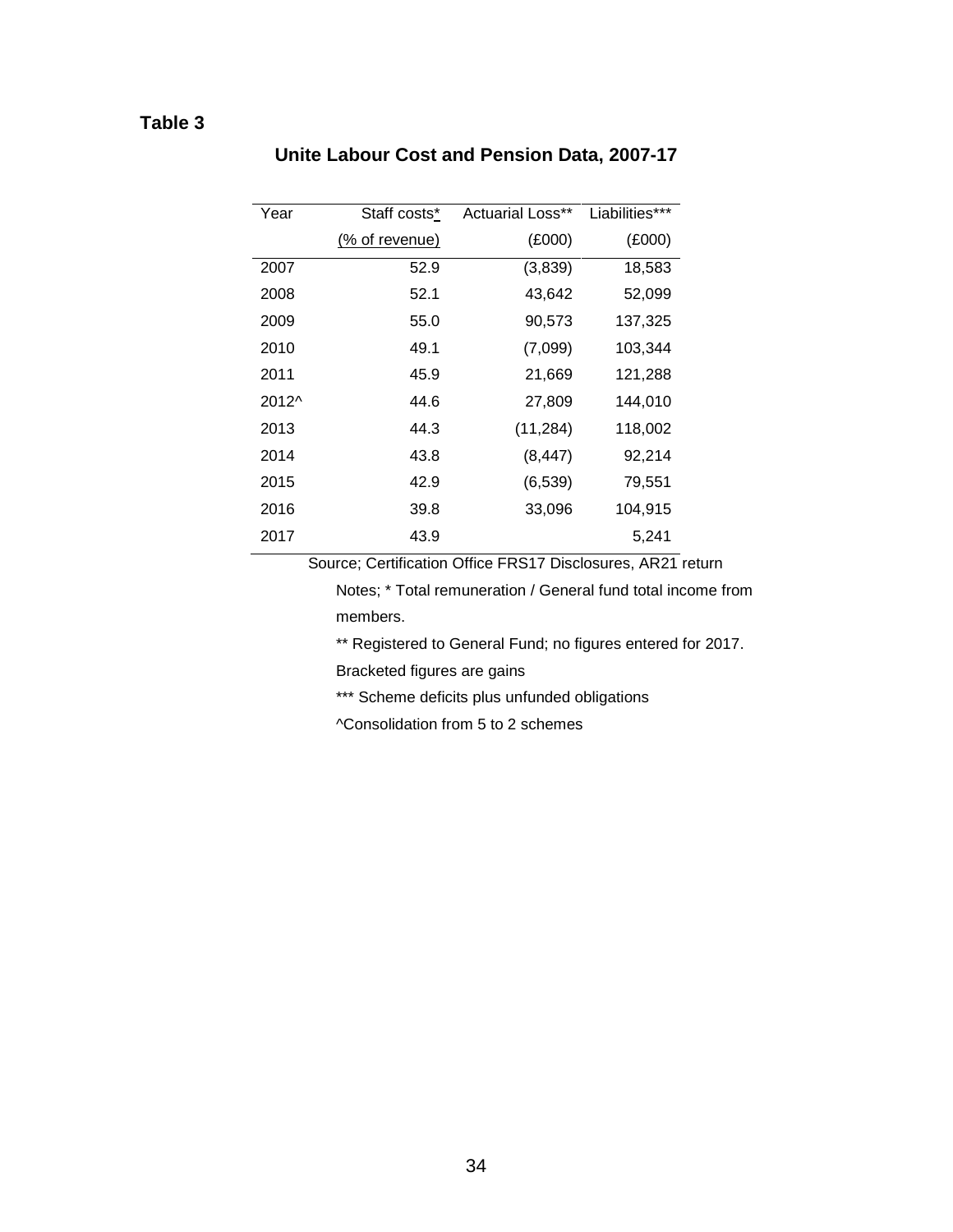

Figure 1: Numbers of members and average number of members per union, 1999/2000-2016/17

Source: Certification Officer Annual Reports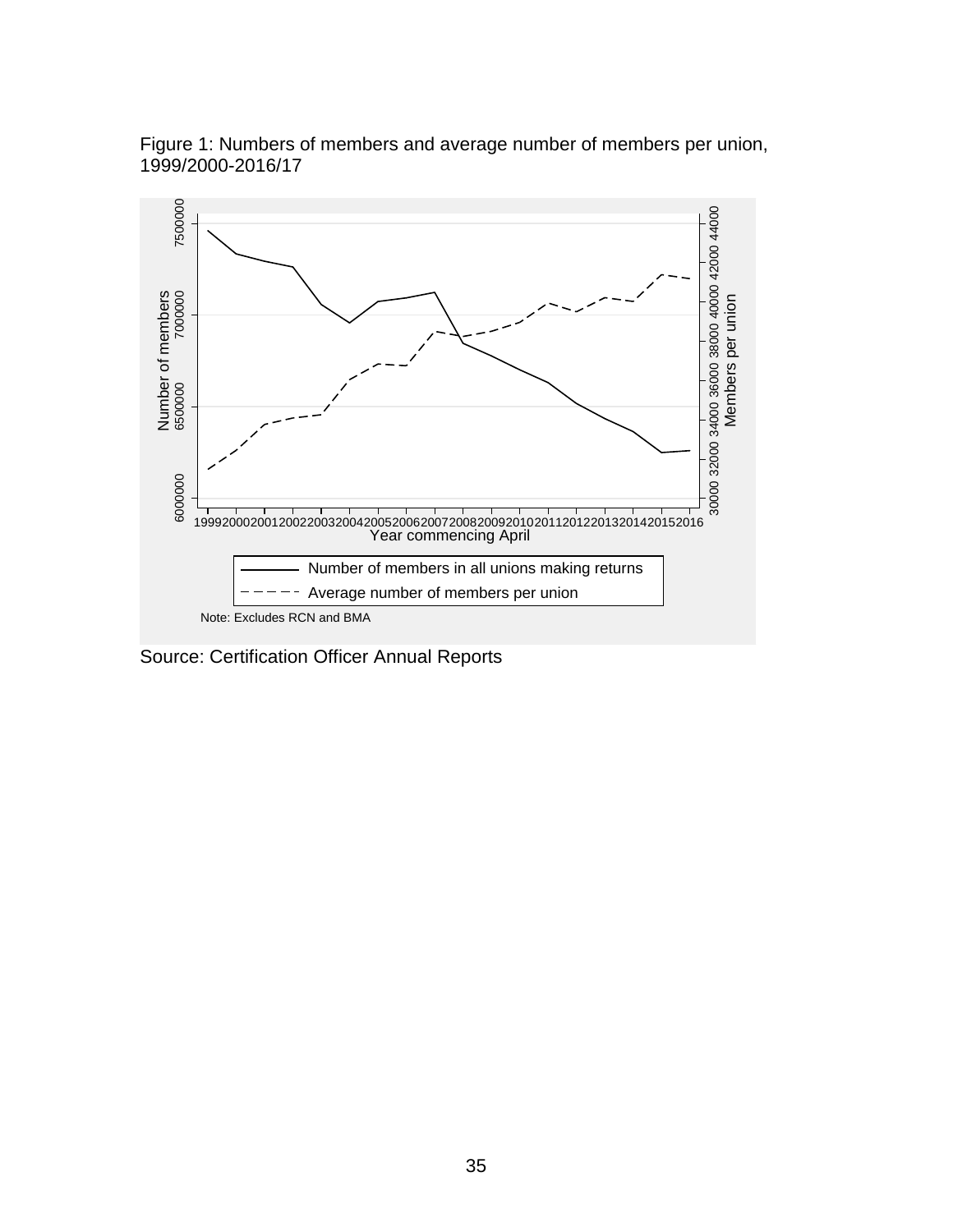Figure 2: Nominal income, nominal expenditure and solvency, 1999/2000- 2016/17 (indices 1999=100)

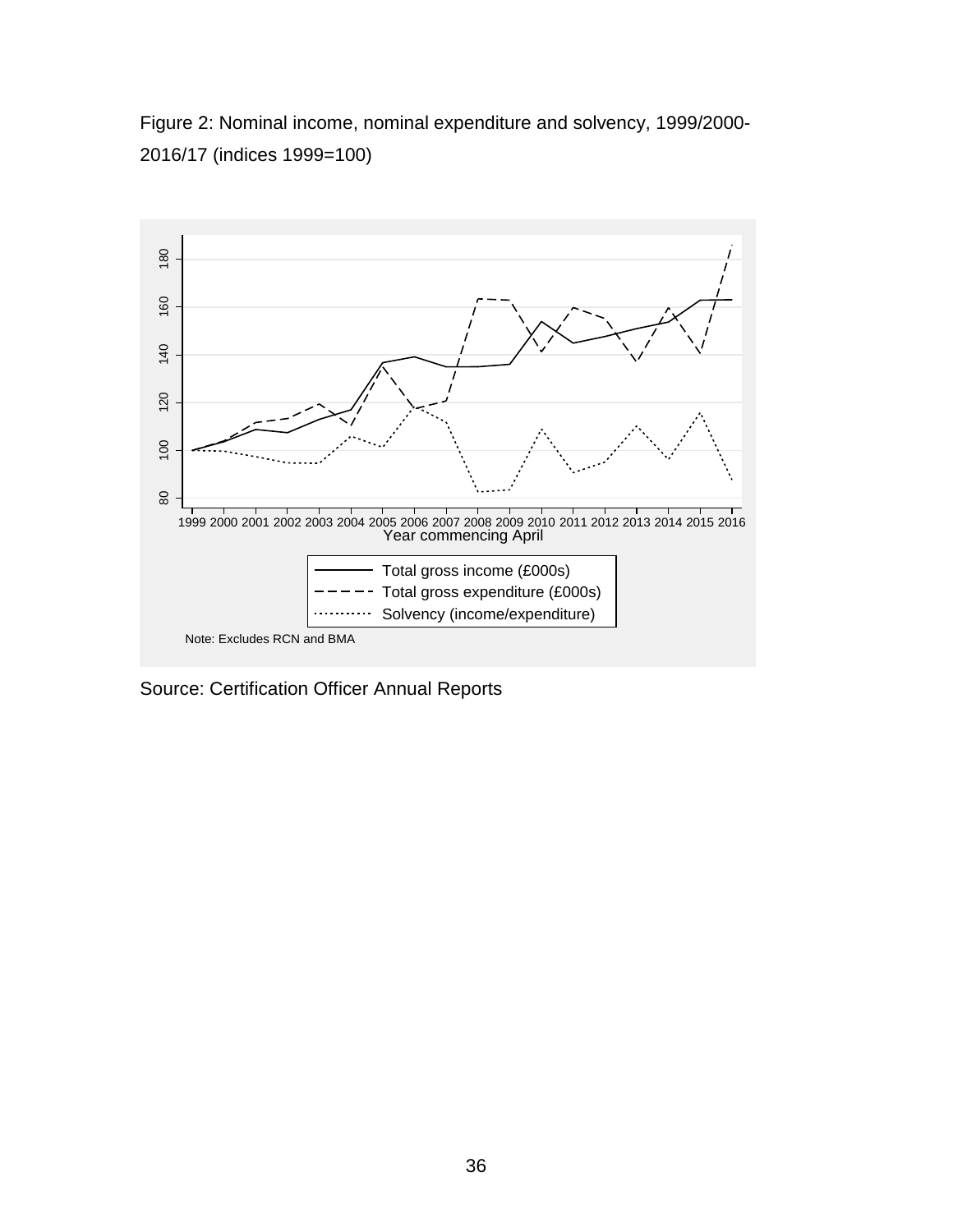Figure 3: Expenditure, income, consumer prices and earnings, 1999-2016/17  $(indices 1999=100)$